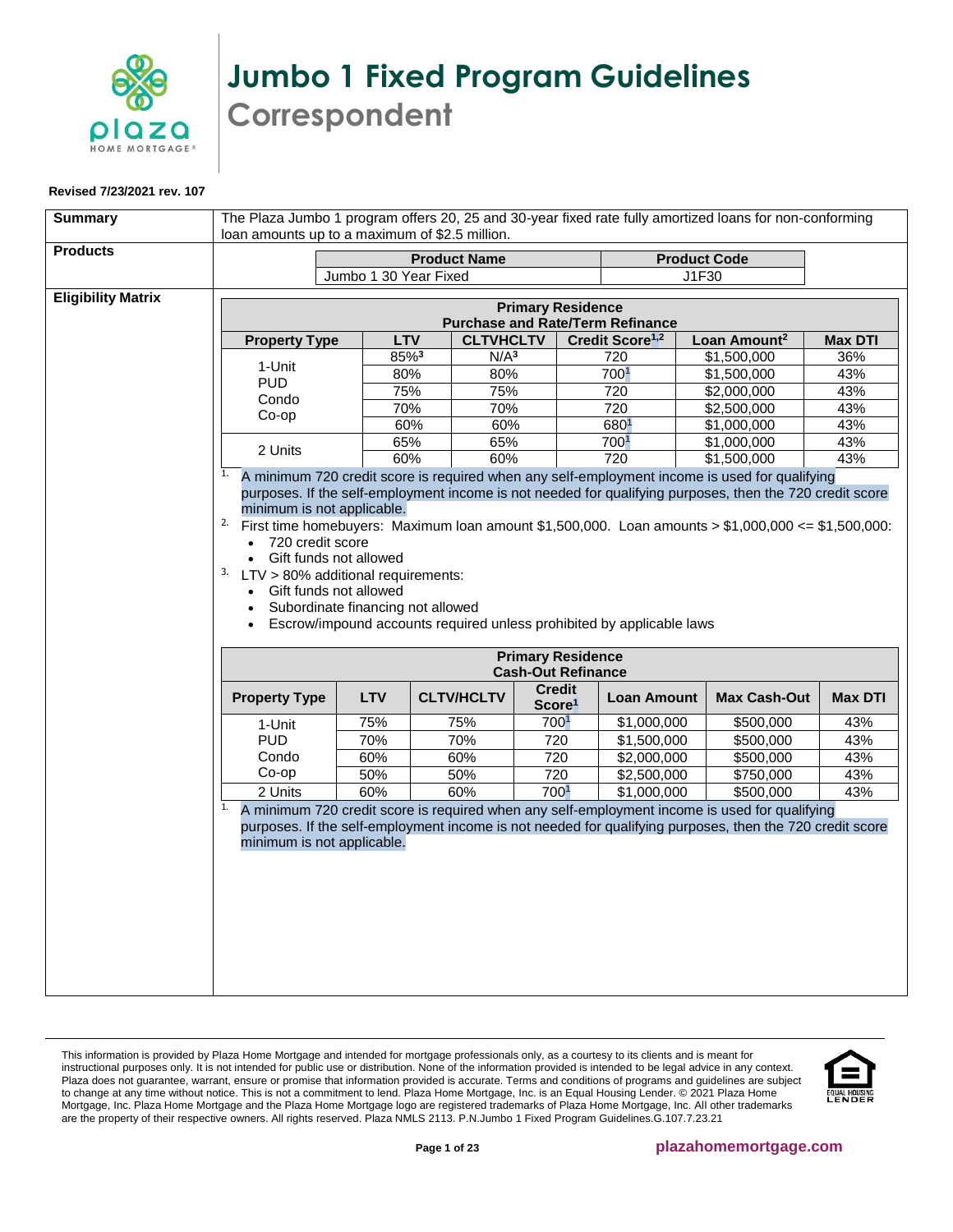<span id="page-1-0"></span>

|                                        |                                                                                                                                                                     | <b>Second Home</b><br><b>Purchase and Rate/Term Refinance</b>                               |                                                                                                                                                                                                                                                                                                                                                                                                                                                                                                                                                                                                                                                                                 |                                                 |                    |                                                                                                             |                               |                |
|----------------------------------------|---------------------------------------------------------------------------------------------------------------------------------------------------------------------|---------------------------------------------------------------------------------------------|---------------------------------------------------------------------------------------------------------------------------------------------------------------------------------------------------------------------------------------------------------------------------------------------------------------------------------------------------------------------------------------------------------------------------------------------------------------------------------------------------------------------------------------------------------------------------------------------------------------------------------------------------------------------------------|-------------------------------------------------|--------------------|-------------------------------------------------------------------------------------------------------------|-------------------------------|----------------|
|                                        | <b>Property Type</b>                                                                                                                                                | <b>LTV</b>                                                                                  | <b>CLTV/HCLTV</b>                                                                                                                                                                                                                                                                                                                                                                                                                                                                                                                                                                                                                                                               | <b>Credit Score</b>                             |                    |                                                                                                             | <b>Loan Amount</b>            | <b>Max DTI</b> |
|                                        |                                                                                                                                                                     | 80%1                                                                                        | 80%1                                                                                                                                                                                                                                                                                                                                                                                                                                                                                                                                                                                                                                                                            | 720                                             |                    |                                                                                                             | \$1,000,000                   | 43%            |
|                                        | 1-Unit                                                                                                                                                              | 75%                                                                                         | 75%                                                                                                                                                                                                                                                                                                                                                                                                                                                                                                                                                                                                                                                                             | 720                                             |                    |                                                                                                             | \$1,000,000                   | 43%            |
|                                        | <b>PUD</b>                                                                                                                                                          | 70%                                                                                         | 70%                                                                                                                                                                                                                                                                                                                                                                                                                                                                                                                                                                                                                                                                             | 720                                             |                    |                                                                                                             | \$1,500,000                   | 43%            |
|                                        | Condo<br>Co-op                                                                                                                                                      | 65%                                                                                         | 65%                                                                                                                                                                                                                                                                                                                                                                                                                                                                                                                                                                                                                                                                             | 720                                             |                    | \$2,000,000<br>\$2,500,000                                                                                  |                               | 43%            |
|                                        |                                                                                                                                                                     | 50%                                                                                         | 50%                                                                                                                                                                                                                                                                                                                                                                                                                                                                                                                                                                                                                                                                             | 720                                             |                    |                                                                                                             |                               | 43%            |
|                                        | only.                                                                                                                                                               | Refinance maximum 75% LTV/CLTV/HCLTV. 80% LTV/CLTV/HCLTV eligible for purchase transactions |                                                                                                                                                                                                                                                                                                                                                                                                                                                                                                                                                                                                                                                                                 |                                                 |                    |                                                                                                             |                               |                |
|                                        |                                                                                                                                                                     |                                                                                             |                                                                                                                                                                                                                                                                                                                                                                                                                                                                                                                                                                                                                                                                                 | <b>Second Home</b><br><b>Cash-Out Refinance</b> |                    |                                                                                                             |                               |                |
|                                        | <b>Property Type</b>                                                                                                                                                | <b>LTV</b>                                                                                  | <b>CLTV/HCLTV</b>                                                                                                                                                                                                                                                                                                                                                                                                                                                                                                                                                                                                                                                               | <b>Credit</b><br><b>Score</b>                   | <b>Loan Amount</b> |                                                                                                             | <b>Max</b><br><b>Cash-Out</b> | <b>Max DTI</b> |
|                                        | 1-Unit                                                                                                                                                              | 60%                                                                                         | 60%                                                                                                                                                                                                                                                                                                                                                                                                                                                                                                                                                                                                                                                                             | 740                                             | \$1,500,000        |                                                                                                             | \$500,000                     | 43%            |
|                                        | <b>PUD</b>                                                                                                                                                          |                                                                                             |                                                                                                                                                                                                                                                                                                                                                                                                                                                                                                                                                                                                                                                                                 |                                                 |                    |                                                                                                             |                               |                |
|                                        | Condo                                                                                                                                                               | 50%                                                                                         | 50%                                                                                                                                                                                                                                                                                                                                                                                                                                                                                                                                                                                                                                                                             | 740                                             | \$2,000,000        |                                                                                                             | \$750,000                     | 43%            |
|                                        |                                                                                                                                                                     |                                                                                             | <b>Purchase and Rate/Term Refinance</b>                                                                                                                                                                                                                                                                                                                                                                                                                                                                                                                                                                                                                                         | Investment Property 30-Year <sup>1</sup>        |                    |                                                                                                             |                               |                |
|                                        | <b>Property Type</b>                                                                                                                                                | LTV <sup>2</sup>                                                                            | CLTV/HCLTV <sup>2</sup>                                                                                                                                                                                                                                                                                                                                                                                                                                                                                                                                                                                                                                                         | <b>Credit Score</b>                             |                    |                                                                                                             | <b>Loan Amount</b>            | <b>Max DTI</b> |
|                                        | 1-Unit                                                                                                                                                              |                                                                                             |                                                                                                                                                                                                                                                                                                                                                                                                                                                                                                                                                                                                                                                                                 |                                                 |                    |                                                                                                             |                               |                |
|                                        | <b>PUD</b><br>Condo <sup>2</sup>                                                                                                                                    | 70% <sup>2</sup>                                                                            | 70% <sup>2</sup>                                                                                                                                                                                                                                                                                                                                                                                                                                                                                                                                                                                                                                                                |                                                 | 740                |                                                                                                             | \$1,500,000                   | 43%            |
|                                        | 2-4 Units                                                                                                                                                           | 70%                                                                                         | 70%                                                                                                                                                                                                                                                                                                                                                                                                                                                                                                                                                                                                                                                                             |                                                 | 740                | \$1,500,000<br>Gift funds not allowed. First-Time Homebuyers not eligible. Must be arms-length transaction. |                               | 43%            |
| 4506-C / Tax                           |                                                                                                                                                                     |                                                                                             | Florida Condos are limited to 50% LTV/CLTV/HCLTV.<br>4506-C/Tax Transcripts: A signed 4506-C will be processed and tax transcripts obtained for all borrowers                                                                                                                                                                                                                                                                                                                                                                                                                                                                                                                   |                                                 |                    |                                                                                                             |                               |                |
|                                        | and all years in which income or loss was used in the underwriting decision.<br>$\bullet$<br>$\bullet$<br>require tax transcripts:<br>$\circ$<br>$\circ$<br>$\circ$ | Borrower employed by family                                                                 | Tax transcripts for personal tax returns for two (2) years are required when tax returns are used to<br>document borrower's income or any loss and must match the documentation in the loan file.<br>W-2 transcripts for two (2) years are required to validate W-2 wages if tax transcripts are not provided<br>and the borrower does not have any other income source or loss. The following W-2 type earnings will<br>Borrower with commission-based income that is greater than 25% of borrower's total pay<br>Borrower with 2106 expenses (unreimbursed business expenses)<br>Borrower with ownership in company<br>Transcripts are not required for business tax returns. |                                                 |                    |                                                                                                             |                               |                |
|                                        | Appraisals will be reviewed by Plaza and will also be subject to a 3 <sup>rd</sup> party review prior to purchase<br>$\bullet$                                      |                                                                                             | Any personal property transferred with a property sale must be deemed to have zero transfer value, as<br>indicated by the sales contract and the appraisal.<br>If any value is associated with the personal property, the sales price and appraised value must be<br>reduced by the personal property value for purposes of calculating the LTV/CLTV.                                                                                                                                                                                                                                                                                                                           |                                                 |                    |                                                                                                             |                               |                |
|                                        |                                                                                                                                                                     | <b>First Lien Loan Amount</b>                                                               |                                                                                                                                                                                                                                                                                                                                                                                                                                                                                                                                                                                                                                                                                 |                                                 |                    |                                                                                                             | <b>Appraisal Requirement</b>  |                |
|                                        |                                                                                                                                                                     |                                                                                             |                                                                                                                                                                                                                                                                                                                                                                                                                                                                                                                                                                                                                                                                                 | <b>Purchase Transactions</b>                    |                    |                                                                                                             |                               |                |
|                                        |                                                                                                                                                                     | $\leq$ \$2,000,000                                                                          |                                                                                                                                                                                                                                                                                                                                                                                                                                                                                                                                                                                                                                                                                 |                                                 |                    |                                                                                                             | 1 Full Appraisal              |                |
|                                        |                                                                                                                                                                     | > \$2,000,000                                                                               |                                                                                                                                                                                                                                                                                                                                                                                                                                                                                                                                                                                                                                                                                 |                                                 |                    |                                                                                                             | 2 Full Appraisals             |                |
|                                        |                                                                                                                                                                     |                                                                                             |                                                                                                                                                                                                                                                                                                                                                                                                                                                                                                                                                                                                                                                                                 | <b>Refinance Transactions</b>                   |                    |                                                                                                             |                               |                |
| <b>Transcripts</b><br><b>Appraisal</b> |                                                                                                                                                                     | $\leq$ \$1,500,000                                                                          |                                                                                                                                                                                                                                                                                                                                                                                                                                                                                                                                                                                                                                                                                 |                                                 |                    |                                                                                                             | 1 Full Appraisal              |                |

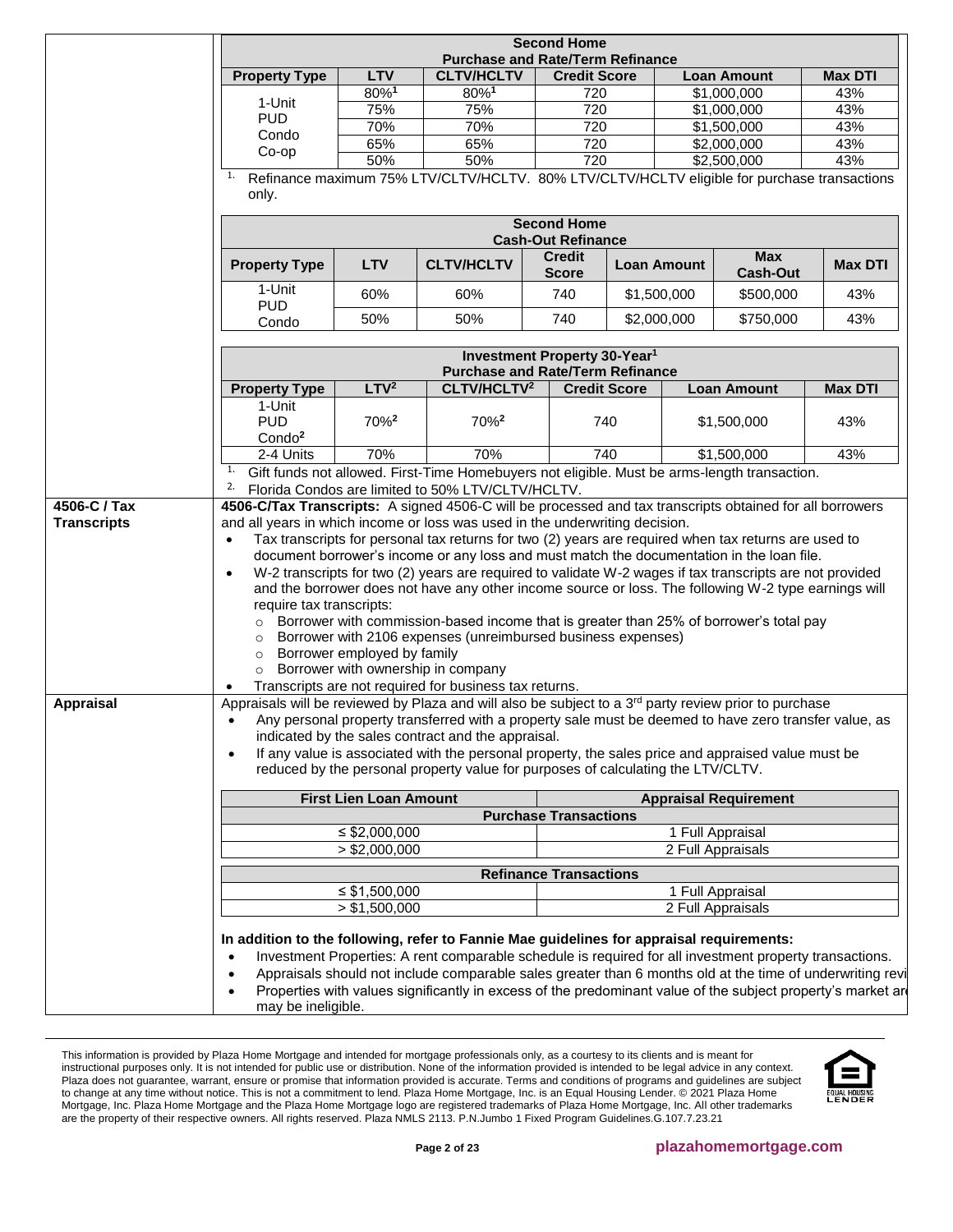<span id="page-2-0"></span>

|                                     | $\bullet$<br>$\bullet$                                                                                                                                                                                                                                                                                                                                                                                                                                                                                                                                                                                                                                                                                                                                                                                                         |                                                                                                                                                                                                                                                                       | Fannie Mae/Freddie Mac Forms 1004/70, 1025/72, 1073/465 or 2090 must be used.<br>The appraisal must be dated within 120 days of the Note date. After a 120 day period, a new appraisal is                                                                                                                                                                                              |  |
|-------------------------------------|--------------------------------------------------------------------------------------------------------------------------------------------------------------------------------------------------------------------------------------------------------------------------------------------------------------------------------------------------------------------------------------------------------------------------------------------------------------------------------------------------------------------------------------------------------------------------------------------------------------------------------------------------------------------------------------------------------------------------------------------------------------------------------------------------------------------------------|-----------------------------------------------------------------------------------------------------------------------------------------------------------------------------------------------------------------------------------------------------------------------|----------------------------------------------------------------------------------------------------------------------------------------------------------------------------------------------------------------------------------------------------------------------------------------------------------------------------------------------------------------------------------------|--|
|                                     | $\circ$<br>$\circ$<br>$\circ$                                                                                                                                                                                                                                                                                                                                                                                                                                                                                                                                                                                                                                                                                                                                                                                                  | required (re-certification of value is not acceptable).<br>When 2 appraisals are required, the following apply:<br>Appraisals must be completed by 2 independent companies.<br>appraisal with the lower value.<br>2 reports and all discrepancies must be reconciled. | The LTV will be determined by the lower of the 2 appraised values as long as the lower appraisal<br>supports the value conclusion. The final inspection and/or recertification of value must be for the<br>The underwriter must review both appraisal reports and address any inconsistencies between the                                                                              |  |
|                                     | <b>Collateral Desktop Assessment:</b><br>Appraisals with a Collateral Underwriter (CU) score > 2.5 require a "Collateral Desktop Analysis -<br>$\bullet$<br>Jumbo (CDA) Pre-Fund" analysis as described below.<br>Appraisals/loans where all of the following apply do not need a CDA:<br>$\bullet$<br>CU score $\leq$ 2.5, and<br>$\circ$<br>$LTV \le 80\%$ , and<br>$\circ$<br>$\circ$ Loan amount $\le$ \$1,500,000<br>When required, a "Collateral Desktop Analysis - Jumbo (CDA) Pre-Fund" will be ordered by Plaza after<br>the underwriter has reviewed the appraisal.<br>The CDA is required to support the value of the appraisal. If the CDA returns a value that is<br>$\bullet$                                                                                                                                    |                                                                                                                                                                                                                                                                       |                                                                                                                                                                                                                                                                                                                                                                                        |  |
|                                     |                                                                                                                                                                                                                                                                                                                                                                                                                                                                                                                                                                                                                                                                                                                                                                                                                                |                                                                                                                                                                                                                                                                       |                                                                                                                                                                                                                                                                                                                                                                                        |  |
|                                     | "Indeterminate" or if the CDA indicates a lower value than the appraised value by more than 10%, then<br>one (1) of the following requirements must be met:<br>A Clear Capital BPO and a Clear Capital Value Reconciliation of Three Reports is required. The<br>Value Reconciliation will be used for the appraised value of the property. OR,<br>A field review or 2nd full appraisal may be provided. The lower of the two values will be used as<br>the appraised value of the property.                                                                                                                                                                                                                                                                                                                                   |                                                                                                                                                                                                                                                                       |                                                                                                                                                                                                                                                                                                                                                                                        |  |
|                                     | If two (2) full appraisals are provided, a CDA is not required.<br>٠<br>Transferred Appraisals: Transferred appraisals are not allowed.                                                                                                                                                                                                                                                                                                                                                                                                                                                                                                                                                                                                                                                                                        |                                                                                                                                                                                                                                                                       |                                                                                                                                                                                                                                                                                                                                                                                        |  |
| <b>ARM Adjustments</b>              | Reserved for future use.                                                                                                                                                                                                                                                                                                                                                                                                                                                                                                                                                                                                                                                                                                                                                                                                       |                                                                                                                                                                                                                                                                       |                                                                                                                                                                                                                                                                                                                                                                                        |  |
| Assets/Down<br><b>Payment/Gifts</b> | Beyond the minimum reserve requirements, and to fully document the borrower's ability to meet their<br>$\bullet$<br>obligations, borrowers should disclose all liquid assets.<br>Eligible assets must be held in a US account.<br>$\bullet$<br>Large deposits inconsistent with monthly income or deposits must be verified if using for down payment,<br>$\bullet$<br>reserves or closing costs.<br>Lender is responsible for verifying large deposits did not result in any new undisclosed debt.<br>$\bullet$<br>Asset verification by a Fannie Mae approved asset validation provider is allowed in lieu of two (2)<br>$\bullet$<br>months statements provided by the borrower.<br>The asset verification must provide sixty (60) days of account activity and include all items normally<br>indicated on bank statements. |                                                                                                                                                                                                                                                                       |                                                                                                                                                                                                                                                                                                                                                                                        |  |
|                                     |                                                                                                                                                                                                                                                                                                                                                                                                                                                                                                                                                                                                                                                                                                                                                                                                                                |                                                                                                                                                                                                                                                                       | <b>Assets</b>                                                                                                                                                                                                                                                                                                                                                                          |  |
|                                     | <b>Asset Type</b>                                                                                                                                                                                                                                                                                                                                                                                                                                                                                                                                                                                                                                                                                                                                                                                                              | % Eligible for<br><b>Calculation of Funds</b>                                                                                                                                                                                                                         | <b>Requirements</b>                                                                                                                                                                                                                                                                                                                                                                    |  |
|                                     | Checking/Savings/<br><b>Money Market/CD</b>                                                                                                                                                                                                                                                                                                                                                                                                                                                                                                                                                                                                                                                                                                                                                                                    | 100%                                                                                                                                                                                                                                                                  | Two (2) months most recent statements<br>$\bullet$                                                                                                                                                                                                                                                                                                                                     |  |
|                                     | <b>Publicly Traded</b><br><b>Stocks/Bonds/Mutual</b><br><b>Funds</b>                                                                                                                                                                                                                                                                                                                                                                                                                                                                                                                                                                                                                                                                                                                                                           | 100%                                                                                                                                                                                                                                                                  | Two (2) months most recent statements<br>$\bullet$<br>Non-vested stock is ineligible<br>$\bullet$<br>Margin account and/or pledged asset balances<br>$\bullet$<br>must be deducted                                                                                                                                                                                                     |  |
|                                     | <b>Retirement Accounts</b><br>(401(k), IRA, etc.)                                                                                                                                                                                                                                                                                                                                                                                                                                                                                                                                                                                                                                                                                                                                                                              | If borrower is $\geq$ 59 $\frac{1}{2}$ ,<br>then 70% of the vested<br>value after the<br>reduction of any<br>outstanding loans.<br>If borrower is $<$ 59 $\frac{1}{2}$ ,<br>then 60% of the vested<br>value after the                                                 | Most recent statement(s) covering a two (2)<br>$\bullet$<br>month period.<br>Evidence of liquidation if using for down payment<br>$\bullet$<br>or closing costs.<br>Evidence of access to funds required for<br>$\bullet$<br>employer- sponsored retirement accounts.<br>Retirement accounts that do not allow for any<br>$\bullet$<br>type of withdrawal are ineligible for reserves. |  |

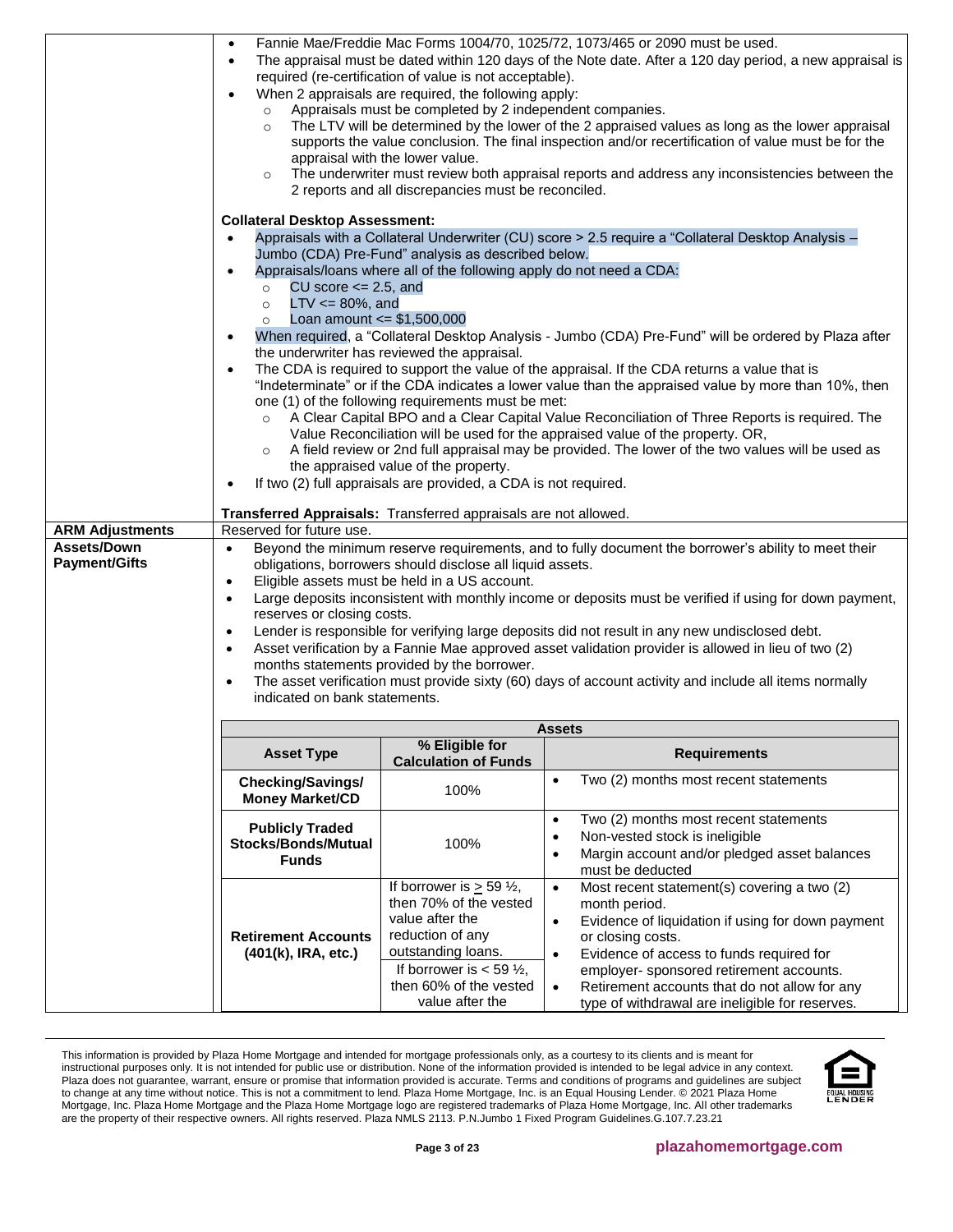|                             |                                                                                               | reduction of any<br>outstanding loans.                                                                                                                                                                                                    | Minimum of three (3) months reserves must from<br>$\bullet$<br>non-retirement sources.                                                                                                                                                                                                                                                                                                                                                                                                                                                                                                                                                                                                                                                                                                                                                                                                                                                                                                                                                                                                                                                                                                                                                             |
|-----------------------------|-----------------------------------------------------------------------------------------------|-------------------------------------------------------------------------------------------------------------------------------------------------------------------------------------------------------------------------------------------|----------------------------------------------------------------------------------------------------------------------------------------------------------------------------------------------------------------------------------------------------------------------------------------------------------------------------------------------------------------------------------------------------------------------------------------------------------------------------------------------------------------------------------------------------------------------------------------------------------------------------------------------------------------------------------------------------------------------------------------------------------------------------------------------------------------------------------------------------------------------------------------------------------------------------------------------------------------------------------------------------------------------------------------------------------------------------------------------------------------------------------------------------------------------------------------------------------------------------------------------------|
|                             | <b>Cash Value of Life</b>                                                                     | 100% of value unless                                                                                                                                                                                                                      | Most recent statement(s) covering a two (2)<br>$\bullet$                                                                                                                                                                                                                                                                                                                                                                                                                                                                                                                                                                                                                                                                                                                                                                                                                                                                                                                                                                                                                                                                                                                                                                                           |
|                             | <b>Insurance/Annuities</b>                                                                    | subject to penalties                                                                                                                                                                                                                      | month period.                                                                                                                                                                                                                                                                                                                                                                                                                                                                                                                                                                                                                                                                                                                                                                                                                                                                                                                                                                                                                                                                                                                                                                                                                                      |
|                             | 1031 Exchange                                                                                 | 100% of eligible<br>Exchange funds                                                                                                                                                                                                        | Allowed on second home and investment<br>$\bullet$<br>purchases only.<br>Reverse 1031 exchanges not allowed.<br>$\bullet$<br>HUD-1/CD for both properties.<br>$\bullet$<br>Exchange agreement.<br>$\bullet$<br>Sales contract for exchange property.<br>$\bullet$<br>Verification of funds from the Exchange<br>$\bullet$<br>intermediary.                                                                                                                                                                                                                                                                                                                                                                                                                                                                                                                                                                                                                                                                                                                                                                                                                                                                                                         |
|                             | <b>Business Funds</b>                                                                         | Up to 100% for down<br>payment & closing<br>costs and up to 50%<br>for reserves                                                                                                                                                           | Cash flow analysis required using most recent<br>$\bullet$<br>three (3) months business bank statements to<br>determine no negative impact to business.<br>Business bank statements must not reflect any<br>$\bullet$<br>NSFs (non-sufficient funds) or overdrafts.<br>Business bank statements must be no older than<br>$\bullet$<br>the latest three months represented on the year-<br>to-date profit and loss statement.<br>If borrower(s) ownership in the business is less<br>$\bullet$<br>than 100%, the following requirements must be<br>met:<br>Borrower(s) must have majority ownership of<br>$\circ$<br>51% or greater<br>The other owners of the business must<br>$\circ$<br>provide an access letter to the business<br>funds<br>Borrower(s) % of ownership must be applied<br>$\circ$<br>to the balance of business funds for use by<br>borrower(s)<br>Business funds for reserves or a combination of<br>$\bullet$<br>personal/business funds for reserves, then at<br>least 50% of the reserve requirement must be<br>personal, liquid and non-retirement for the subject<br>property and any additional financed REO.<br>Business funds must be reduced by 50% prior to<br>$\bullet$<br>being used to meet reserve requirements. |
|                             | <b>Gift Funds</b>                                                                             | May be used once<br>borrower has<br>contributed 5% of<br>their own funds<br>Not allowed for<br>reserves<br>Not allowed on<br>LTVs > 80%<br>Not allowed on<br>investment<br>properties<br>Not allowed for<br>FTHB if loan<br>amount > \$1M | Donor must be a family member, future spouse or<br>$\bullet$<br>domestic partner.<br>Executed gift letter with gift amount and source,<br>$\bullet$<br>donor's name, address, phone number and<br>relationship.<br>Must verify sufficient funds to cover the gift are<br>$\bullet$<br>either in the donor's account or have been<br>transferred to the borrower's account. Acceptable<br>documentation includes the following:<br>Copy of donor's check and borrower's<br>$\circ$<br>deposit slip<br>Copy of donor's withdrawal slip and<br>$\circ$<br>borrower's deposit slip<br>Copy of donor's check to the closing agent<br>$\circ$<br>A settlement statement/CD showing receipt<br>$\circ$<br>of the donor's gift check                                                                                                                                                                                                                                                                                                                                                                                                                                                                                                                       |
| <b>Borrower Eligibility</b> | <b>Eligible Borrowers:</b><br>$\bullet$<br>U.S. citizens<br>$\bullet$<br>$\bullet$<br>$\circ$ | All borrowers must have a valid Social Security Number<br>Permanent resident aliens with evidence of lawful residency<br>Must be employed in the United States for the past 24 months                                                     |                                                                                                                                                                                                                                                                                                                                                                                                                                                                                                                                                                                                                                                                                                                                                                                                                                                                                                                                                                                                                                                                                                                                                                                                                                                    |

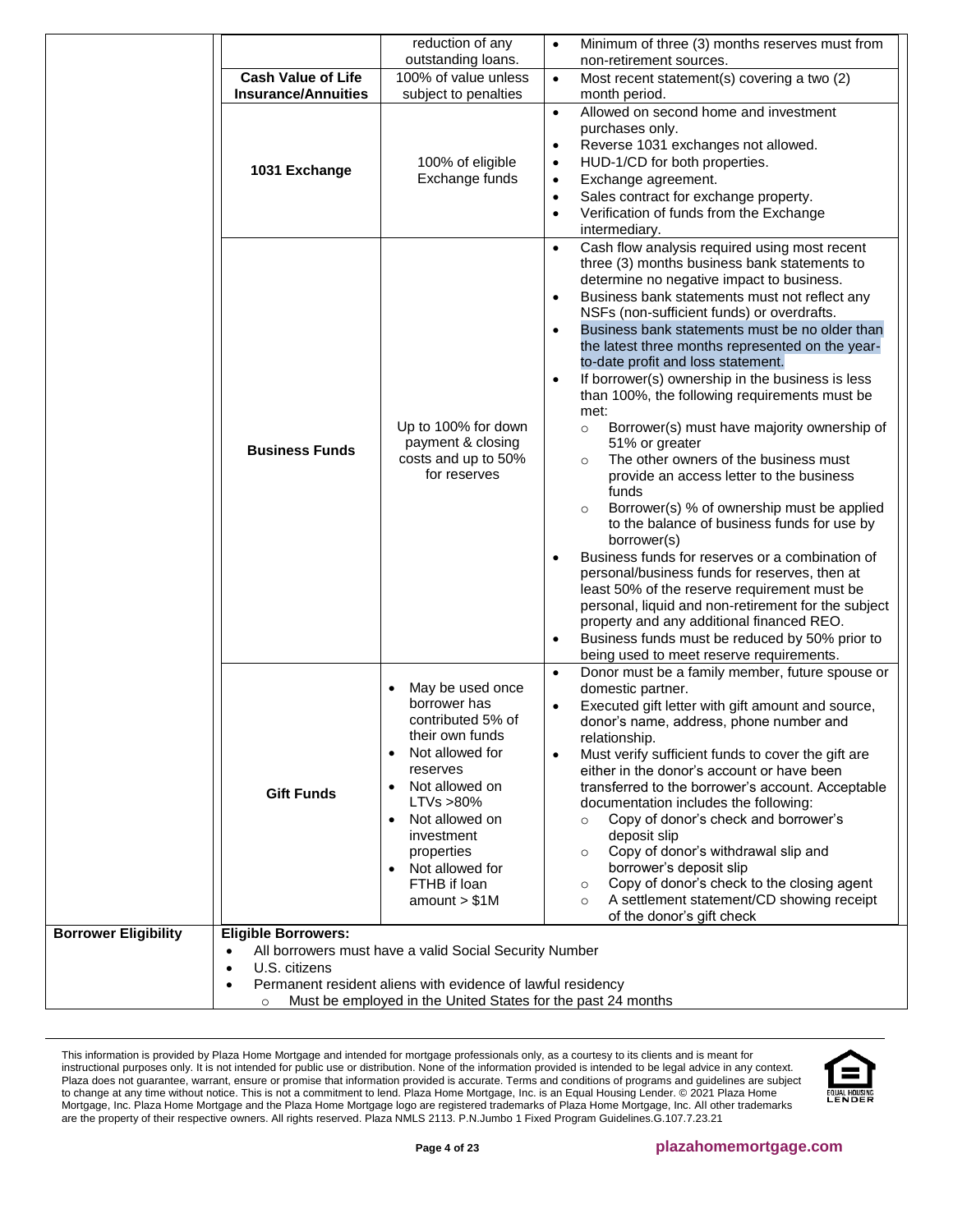|               | Inter Vivos Revocable Trusts<br>$\bullet$<br>First time homebuyer: A first time homebuyer is defined as anyone who has not owned a home in the<br>$\bullet$<br>past three (3) years. For loans with more than one (1) borrower where at least one borrower has owned<br>a home in the past three (3) years, first-time homebuyer requirements do not apply. All First-Time<br>Homebuyers must meet the following requirements:<br>FTHB reserve requirements per the Reserves section in these guides.<br>$\circ$<br>Investment property transactions not allowed<br>$\circ$<br>Maximum loan amount of \$1,500,000.<br>$\circ$<br>Additional requirements for loan amounts $> $1,000,000 <= $1,500,000$ :<br>$\circ$<br>720 Minimum FICO score<br>No gift funds allowed |
|---------------|------------------------------------------------------------------------------------------------------------------------------------------------------------------------------------------------------------------------------------------------------------------------------------------------------------------------------------------------------------------------------------------------------------------------------------------------------------------------------------------------------------------------------------------------------------------------------------------------------------------------------------------------------------------------------------------------------------------------------------------------------------------------|
|               | <b>Ineligible Borrowers:</b>                                                                                                                                                                                                                                                                                                                                                                                                                                                                                                                                                                                                                                                                                                                                           |
|               | Non-Occupant Co-Borrowers<br>$\bullet$                                                                                                                                                                                                                                                                                                                                                                                                                                                                                                                                                                                                                                                                                                                                 |
|               | LLCs, Corporations or Partnerships<br>$\bullet$                                                                                                                                                                                                                                                                                                                                                                                                                                                                                                                                                                                                                                                                                                                        |
|               | Non-Revocable Trusts                                                                                                                                                                                                                                                                                                                                                                                                                                                                                                                                                                                                                                                                                                                                                   |
|               | $\bullet$                                                                                                                                                                                                                                                                                                                                                                                                                                                                                                                                                                                                                                                                                                                                                              |
|               | Non-Permanent Resident Aliens<br>$\bullet$                                                                                                                                                                                                                                                                                                                                                                                                                                                                                                                                                                                                                                                                                                                             |
|               | Borrowers with Diplomatic Immunity<br>$\bullet$                                                                                                                                                                                                                                                                                                                                                                                                                                                                                                                                                                                                                                                                                                                        |
|               | <b>Land Trusts</b><br>$\bullet$                                                                                                                                                                                                                                                                                                                                                                                                                                                                                                                                                                                                                                                                                                                                        |
|               | <b>Foreign Nationals</b><br>$\bullet$                                                                                                                                                                                                                                                                                                                                                                                                                                                                                                                                                                                                                                                                                                                                  |
|               | <b>Life Estates</b><br>$\bullet$                                                                                                                                                                                                                                                                                                                                                                                                                                                                                                                                                                                                                                                                                                                                       |
|               | Guardianships<br>$\bullet$                                                                                                                                                                                                                                                                                                                                                                                                                                                                                                                                                                                                                                                                                                                                             |
|               | Borrowers with any ownership in a business that is Federally illegal, regardless if the income is not<br>$\bullet$                                                                                                                                                                                                                                                                                                                                                                                                                                                                                                                                                                                                                                                     |
|               | being considered for qualifying                                                                                                                                                                                                                                                                                                                                                                                                                                                                                                                                                                                                                                                                                                                                        |
| Co-Ops        | The co-op project must be reviewed and approved by Plaza prior to closing<br>$\bullet$                                                                                                                                                                                                                                                                                                                                                                                                                                                                                                                                                                                                                                                                                 |
|               | Must meet Fannie Mae cooperative project standards<br>$\bullet$                                                                                                                                                                                                                                                                                                                                                                                                                                                                                                                                                                                                                                                                                                        |
|               | Must be located in the states of California, Connecticut, Florida, Illinois, Maryland, New Jersey, New<br>$\bullet$                                                                                                                                                                                                                                                                                                                                                                                                                                                                                                                                                                                                                                                    |
|               | York or Washington D.C.                                                                                                                                                                                                                                                                                                                                                                                                                                                                                                                                                                                                                                                                                                                                                |
|               | Refer to Plaza's Project Standards for Plaza's complete co-op requirements<br>$\bullet$                                                                                                                                                                                                                                                                                                                                                                                                                                                                                                                                                                                                                                                                                |
| <b>Credit</b> | <b>Credit Standards:</b><br>A tri-merged credit report is required. Unless otherwise addressed below, Fannie Mae underwriting<br>guidelines must be followed for evaluating a borrower's credit history. Credit reports with bureaus identified<br>as "frozen" are required to be unfrozen and a current credit report with all bureaus unfrozen is required.                                                                                                                                                                                                                                                                                                                                                                                                          |
|               | Credit Scores: The lowest qualifying score of all applicants is used to qualify. The qualifying score is the<br>lower of 2 or middle of 3 scores and must be reviewed for each borrower.                                                                                                                                                                                                                                                                                                                                                                                                                                                                                                                                                                               |
|               | <b>Trade Lines:</b>                                                                                                                                                                                                                                                                                                                                                                                                                                                                                                                                                                                                                                                                                                                                                    |
|               | Each borrower contributing income for qualifying must meet the minimum trade line requirements.<br>$\bullet$<br>Borrowers not contributing income for qualifying purposes are not subject to the minimum trade line<br>requirement.<br>Authorized User accounts are not allowed as an acceptable tradeline.<br>$\bullet$<br>Non-traditional credit is not allowed as an acceptable tradeline.                                                                                                                                                                                                                                                                                                                                                                          |
|               |                                                                                                                                                                                                                                                                                                                                                                                                                                                                                                                                                                                                                                                                                                                                                                        |
|               | 3 trade lines:<br>1 trade line must be open for 24 months and active within the most recent 6 months<br>$\bullet$<br>Remaining trade lines must be rated for 12 months and may be open or closed<br>$\bullet$<br>OR                                                                                                                                                                                                                                                                                                                                                                                                                                                                                                                                                    |
|               | 2 trade lines:                                                                                                                                                                                                                                                                                                                                                                                                                                                                                                                                                                                                                                                                                                                                                         |
|               | 1 trade line must be a satisfactory mortgage rating for at least 12 months (opened or closed) within<br>the last 24 months<br>1 additional open trade line<br>٠                                                                                                                                                                                                                                                                                                                                                                                                                                                                                                                                                                                                        |
|               |                                                                                                                                                                                                                                                                                                                                                                                                                                                                                                                                                                                                                                                                                                                                                                        |
|               | <b>Mortgage History:</b><br>If the borrower(s) has a Mortgage in the most recent twenty-four (24) months, a mortgage rating must<br>be obtained, reflecting 0x30 in the last twenty-four (24) months.<br>The mortgage rating may be on the credit report or a VOM.<br>٠<br>If the mortgage holder is a party to the transaction or relative of the borrower, cancelled checks or bank<br>$\bullet$<br>statements to verify satisfactory mortgage history is required.                                                                                                                                                                                                                                                                                                  |
|               | The mortgage history requirements are applicable to all mortgages and all borrowers on the loan.                                                                                                                                                                                                                                                                                                                                                                                                                                                                                                                                                                                                                                                                       |

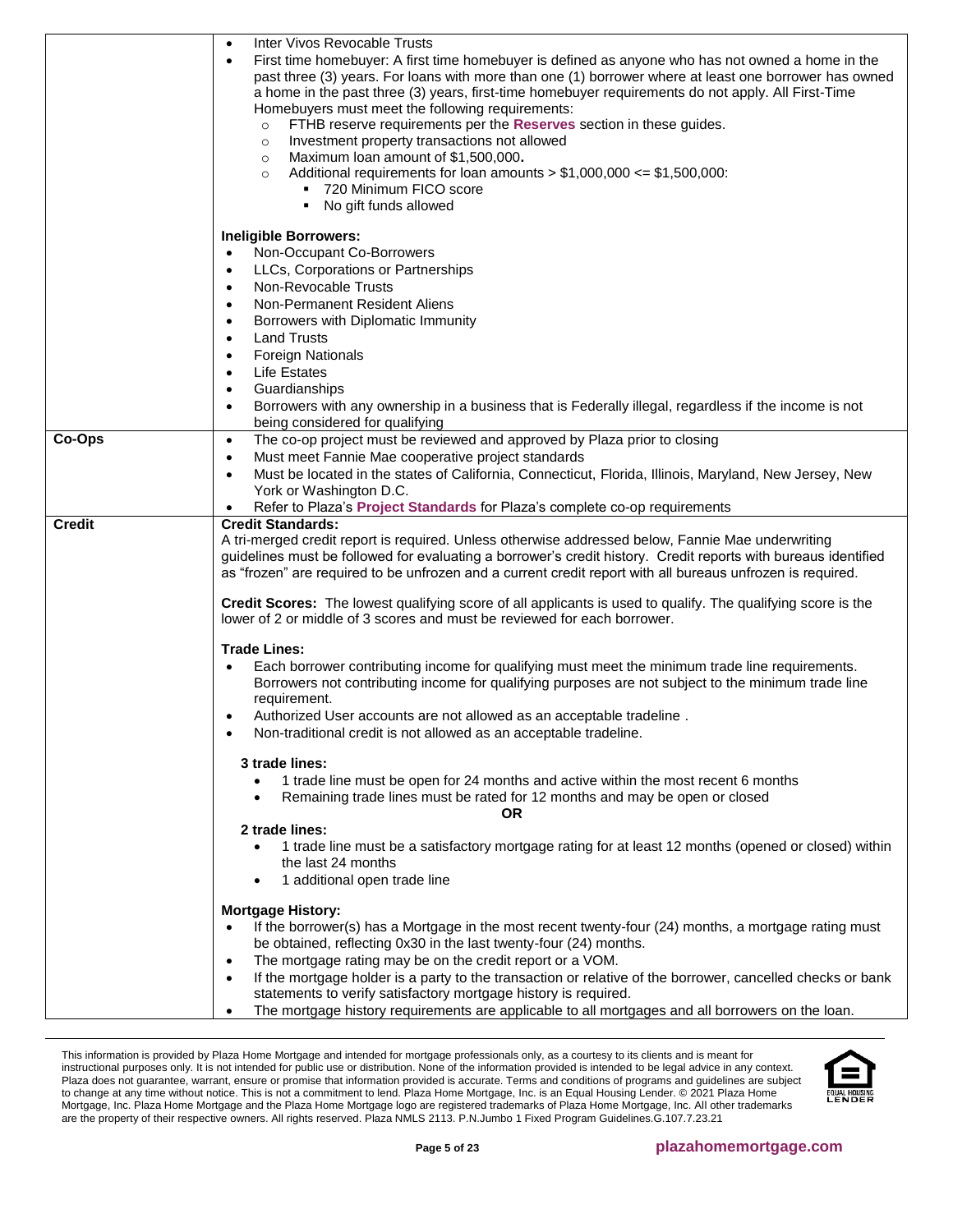| The borrower'(s) credit report must be reviewed to determine the status of all mortgage loans. For any<br>$\bullet$<br>mortgage on the credit report it must be verified that none of the mortgages are subject to a loss<br>mitigation program, repayment plan, loan modification or payment deferral plan. In addition to reviewing<br>the credit report, the same due diligence must be exercised for any other mortgage loan on which a<br>borrower is obligated, including co-signed mortgage loans and mortgage loans not related to the subject<br>transaction, to determine the loan payments are current as of the Note date of the subject transaction.<br>Current means the borrower has made all payments due in the month prior to the Note date of the<br>subject transaction and no later than the last business day of that month. Acceptable documentation<br>includes one of the following for each mortgage:<br>Loan payment history from the servicer or third-party verification service<br>$\circ$<br>Payoff statement for loans being refinanced<br>$\circ$<br>Current mortgage statement from the borrower<br>$\circ$<br>Verification of mortgage (VOM)<br>$\circ$ |
|--------------------------------------------------------------------------------------------------------------------------------------------------------------------------------------------------------------------------------------------------------------------------------------------------------------------------------------------------------------------------------------------------------------------------------------------------------------------------------------------------------------------------------------------------------------------------------------------------------------------------------------------------------------------------------------------------------------------------------------------------------------------------------------------------------------------------------------------------------------------------------------------------------------------------------------------------------------------------------------------------------------------------------------------------------------------------------------------------------------------------------------------------------------------------------------------|
| <b>Rental History:</b><br>If the borrower(s) has a rental history in the most recent twelve (12) months, a VOR must be obtained<br>$\bullet$<br>reflecting 0x30 in the last twelve (12) months.<br>The rental history requirements are applicable to all borrowers on the loan.<br>$\bullet$<br>If the landlord is a party to the transaction or relative of the borrower, cancelled checks or bank<br>$\bullet$<br>statements to verify satisfactory rent history is required.                                                                                                                                                                                                                                                                                                                                                                                                                                                                                                                                                                                                                                                                                                            |
| If the landlord is not related or a party to the transaction, a satisfactory VOR can be obtained.<br>$\bullet$<br><b>Borrowers Living Rent Free:</b><br>If the borrower has been living with a relative rent free, acceptable documentation to evidence this must be<br>provided. If the borrower does not have a housing payment history, the underwriter must pay particular<br>attention to the borrower's payment shock and the borrower must be able to document an accumulated<br>savings pattern that supports the new housing payment.                                                                                                                                                                                                                                                                                                                                                                                                                                                                                                                                                                                                                                             |
| Payment History on any other Property (Regardless of Occupancy):<br>All payment ratings on properties will be considered mortgage credit for grading purposes. Payments on a<br>manufactured home, timeshare, or second mortgage are considered to be mortgage debt, even if reported as<br>an installment loan. Any late payment in the last 24 months on a manufactured home, timeshare, second<br>mortgage, will be considered ineligible for the program.                                                                                                                                                                                                                                                                                                                                                                                                                                                                                                                                                                                                                                                                                                                              |
| Bankruptcy - Chapter 7, 11, 13: Seven (7) years since discharge / dismissal date                                                                                                                                                                                                                                                                                                                                                                                                                                                                                                                                                                                                                                                                                                                                                                                                                                                                                                                                                                                                                                                                                                           |
| Foreclosure: Seven (7) years since completion date                                                                                                                                                                                                                                                                                                                                                                                                                                                                                                                                                                                                                                                                                                                                                                                                                                                                                                                                                                                                                                                                                                                                         |
| Notice of Default: Seven (7) years since filing date                                                                                                                                                                                                                                                                                                                                                                                                                                                                                                                                                                                                                                                                                                                                                                                                                                                                                                                                                                                                                                                                                                                                       |
| Short Sale / Deed-in-Lieu: Seven (7) years since completion/sale date                                                                                                                                                                                                                                                                                                                                                                                                                                                                                                                                                                                                                                                                                                                                                                                                                                                                                                                                                                                                                                                                                                                      |
| Forbearance: Seven (7) years since exit from forbearance unless all payments were made according to the<br>Note during the forbearance period                                                                                                                                                                                                                                                                                                                                                                                                                                                                                                                                                                                                                                                                                                                                                                                                                                                                                                                                                                                                                                              |
| Mortgages Settled for Less, Renegotiated or Short Payoffs: Seven (7) years since settlement date                                                                                                                                                                                                                                                                                                                                                                                                                                                                                                                                                                                                                                                                                                                                                                                                                                                                                                                                                                                                                                                                                           |
| <b>Loan Modifications:</b><br>If the modification was due to hardship or included debt forgiveness, seven (7) years seasoning since<br>$\bullet$<br>modification is required.<br>Lender initiated modification will not be considered a derogatory credit event if the modification did not<br>$\bullet$<br>include debt forgiveness and was not due to hardship as evidenced by supporting documentation. No<br>seasoning requirement would apply.                                                                                                                                                                                                                                                                                                                                                                                                                                                                                                                                                                                                                                                                                                                                        |
| <b>Multiple Derogatory Credit Events:</b><br>Multiple derogatory credit events are not allowed, regardless if seasoned over seven (7) years. A mortgage<br>with a Notice of Default filed that is subsequently modified is not considered a multiple event and a mortgage<br>with a Notice of Default filed that is subsequently foreclosed upon or sold as a short sale is not considered a<br>multiple event.                                                                                                                                                                                                                                                                                                                                                                                                                                                                                                                                                                                                                                                                                                                                                                            |
|                                                                                                                                                                                                                                                                                                                                                                                                                                                                                                                                                                                                                                                                                                                                                                                                                                                                                                                                                                                                                                                                                                                                                                                            |
|                                                                                                                                                                                                                                                                                                                                                                                                                                                                                                                                                                                                                                                                                                                                                                                                                                                                                                                                                                                                                                                                                                                                                                                            |

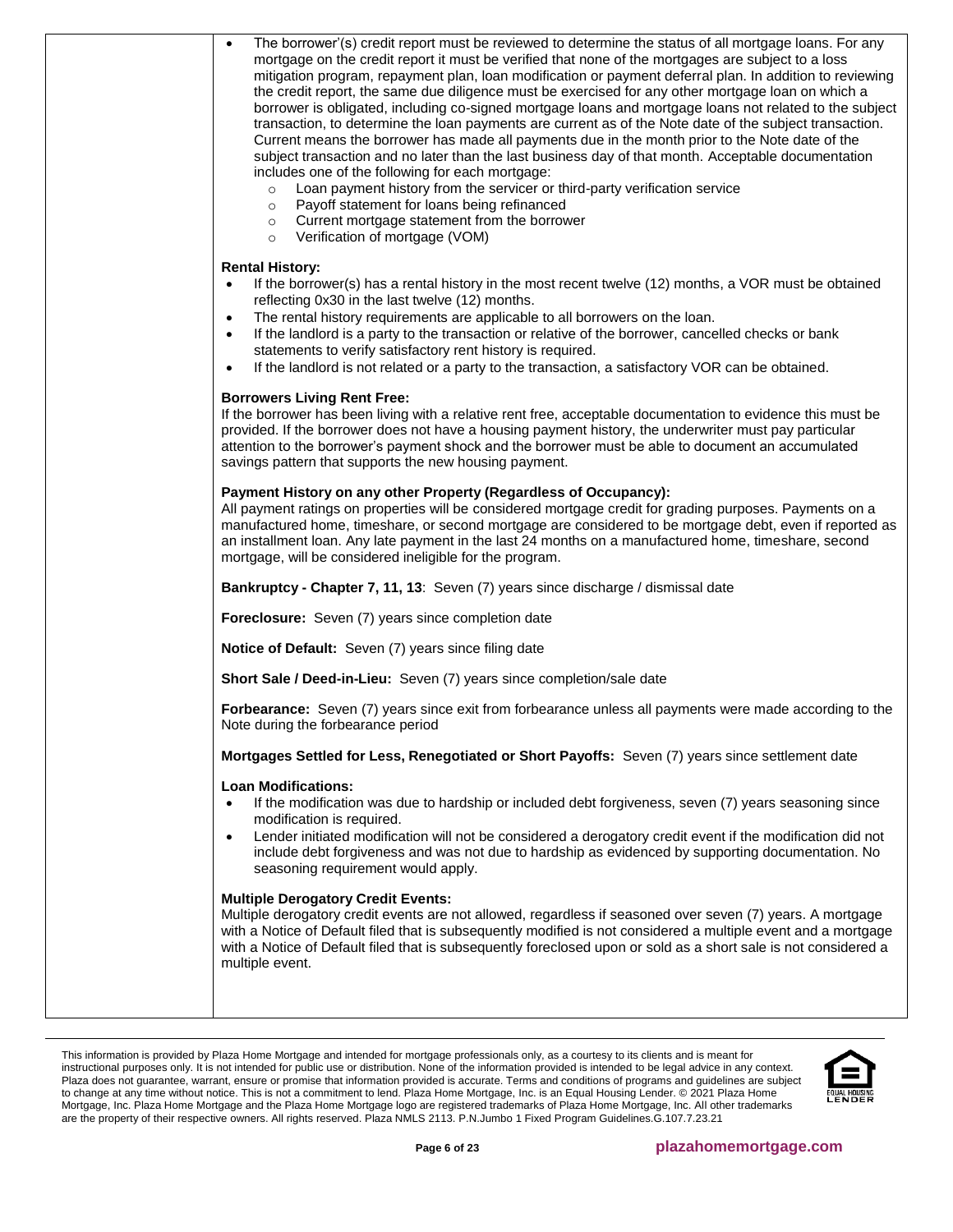|                                                  | Tax Liens, Judgments, Charge-Offs, & Past-Due Accounts:                                                                                                                                             |
|--------------------------------------------------|-----------------------------------------------------------------------------------------------------------------------------------------------------------------------------------------------------|
|                                                  | Must be satisfied or brought current prior to or at closing.                                                                                                                                        |
|                                                  | Cash-Out proceeds from the subject transaction may not be used to satisfy judgments, tax liens,<br>$\bullet$<br>charge-offs or past-due accounts.                                                   |
|                                                  | Payment plans on prior year tax liens/liabilities are not allowed and must be paid in full.<br>$\bullet$                                                                                            |
|                                                  | If the most recent tax return or tax extension indicate a borrower owes money to the IRS or State Tax<br>$\bullet$                                                                                  |
|                                                  | Authority, evidence of sufficient liquid assets to pay the debt must be documented if the amount due is                                                                                             |
|                                                  | within ninety (90) days of loan application date or if the tax transcripts show an outstanding balance                                                                                              |
|                                                  | due. A payment plan for the most recent tax year is allowed if the following requirements are met:                                                                                                  |
|                                                  | Payment plan was setup at the time the taxes were due. Copy of the payment plan must be<br>$\circ$<br>included in the loan file                                                                     |
|                                                  | Payment is included in the DTI<br>$\circ$                                                                                                                                                           |
|                                                  | Satisfactory pay history based on terms of payment plan is provided<br>$\circ$                                                                                                                      |
|                                                  | Payment plan is only allowed for taxes due for the most recent tax year, prior years not allowed.<br>$\circ$                                                                                        |
|                                                  | For example, borrower files their 2019 return or extension in April 2020 A payment plan would be                                                                                                    |
|                                                  | allowed for taxes due for 2019 tax year. Payment plans for 2018 or prior years would not be                                                                                                         |
|                                                  | allowed<br>Borrower does not have a prior history of tax liens<br>$\circ$                                                                                                                           |
|                                                  |                                                                                                                                                                                                     |
|                                                  | Medical Collections: Allowed to remain outstanding if the aggregate balance does not exceed \$10,000.                                                                                               |
|                                                  | <b>Credit Inquiries:</b>                                                                                                                                                                            |
|                                                  | If the credit report indicates inquiries within the most recent 120 days of the credit report, it must be<br>$\bullet$                                                                              |
|                                                  | documented that the borrower did not obtain additional credit that is not reflected in the credit report or<br>mortgage application.                                                                |
|                                                  | The borrower must explain the reason for the credit inquiry.                                                                                                                                        |
|                                                  | If additional credit was obtained, a verification of that debt must be provided, and the borrower must be<br>$\bullet$                                                                              |
|                                                  | qualified with the monthly payment.                                                                                                                                                                 |
|                                                  | Confirmation of no new debt may be in the form of a pre-close QC gap credit report.<br>$\bullet$                                                                                                    |
|                                                  | <b>Disputed Trade Lines:</b>                                                                                                                                                                        |
|                                                  | All disputed trade lines must be included in the DTI if the account belongs to the borrower unless<br>$\bullet$                                                                                     |
|                                                  | documentation can be provided that authenticates the dispute.                                                                                                                                       |
|                                                  | Derogatory accounts must be considered in analyzing the borrower's willingness to repay. However, if a                                                                                              |
|                                                  | disputed account has a zero balance and no late payments, it can be disregarded.                                                                                                                    |
| <b>Disaster Policy</b><br><b>Flood Insurance</b> | Refer to Plaza's Natural Disaster Policy for requirements.                                                                                                                                          |
| Geographic                                       | When flood insurance is required, an escrow account must be established for flood insurance premiums.<br>Florida: Florida condominiums limited to 50% LTV/CLTV/HCLTV on investment transactions.    |
| <b>Restrictions</b>                              |                                                                                                                                                                                                     |
|                                                  | Hawaii: Properties in Lava Flow Zones 1 or 2 are not allowed.                                                                                                                                       |
|                                                  |                                                                                                                                                                                                     |
| Identity of Interest /                           | <b>West Virginia: Delegated deliveries only.</b><br>A non-arm's length transaction exists whenever there is a personal or business relationship with any parties                                    |
| Non-Arm's Length                                 | to the transaction which may include the seller, builder, real estate agent, appraiser, lender, title company or                                                                                    |
|                                                  | other interested party. The following non-arm's length transactions are eligible:                                                                                                                   |
|                                                  | Family sales or transfers<br>$\bullet$                                                                                                                                                              |
|                                                  | Property seller acting as their own real estate agent<br>$\bullet$                                                                                                                                  |
|                                                  | Relative of the property seller acting as the seller's real estate agent<br>$\bullet$                                                                                                               |
|                                                  | Borrower acting as their own real estate agent<br>$\bullet$                                                                                                                                         |
|                                                  | Relative of the borrower acting as the borrower's real estate agent<br>$\bullet$<br>Borrower is the employee of the originating lender and the lender has an established employee loan<br>$\bullet$ |
|                                                  | program. Evidence of employee program to be included in loan file. If the borrower has an ownership                                                                                                 |
|                                                  | interest an exception is required.                                                                                                                                                                  |
|                                                  | Originator is related to the borrower. If the borrower has an ownership interest an exception is required.<br>$\bullet$                                                                             |
|                                                  | Borrower purchasing from their landlord (cancelled checks or bank statements required to verify<br>$\bullet$                                                                                        |
|                                                  | satisfactory pay history between borrower and landlord)                                                                                                                                             |
|                                                  | Gifts from relatives that are interested parties to the transaction are not allowed, unless it is a gift of equity.                                                                                 |
|                                                  |                                                                                                                                                                                                     |

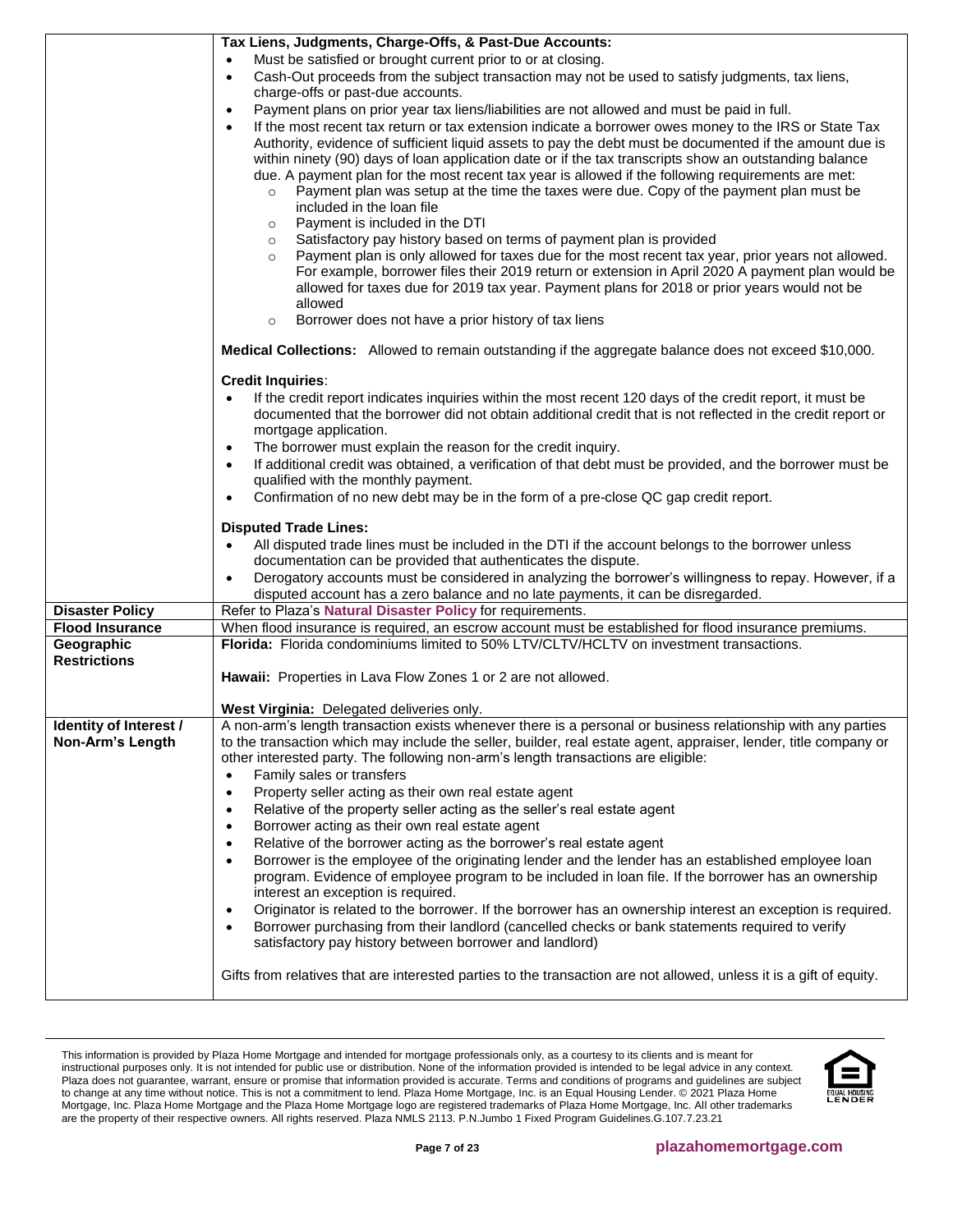|                   | Real estate agents may apply their commission towards closing costs and/or prepaids if the amounts are<br>within the interested party contribution limitations.                                                                                                                                                                                                                                                      |
|-------------------|----------------------------------------------------------------------------------------------------------------------------------------------------------------------------------------------------------------------------------------------------------------------------------------------------------------------------------------------------------------------------------------------------------------------|
|                   | Investment property transactions must be arm's length.                                                                                                                                                                                                                                                                                                                                                               |
|                   | Other non-arm's length transactions may be acceptable on an exception basis.                                                                                                                                                                                                                                                                                                                                         |
| Income &          | Stability of Employment & Income: Income must be stable and meet the following requirements to be                                                                                                                                                                                                                                                                                                                    |
| <b>Employment</b> | considered for qualifying:                                                                                                                                                                                                                                                                                                                                                                                           |
|                   | Income must be stable with a two (2) year history of receiving the income. If the borrower has less than<br>$\bullet$<br>a two (2) year history of receiving income an exception may be considered if all requirements per<br>Appendix Q can be satisfied and documented.<br>Income must be verifiable.<br>$\bullet$<br>Income must have a high probability of continuing for at least three (3) years.<br>$\bullet$ |
|                   | Borrower(s) must execute an attestation at closing confirming no changes to employment and income<br>$\bullet$<br>listed on the final loan application as a result of COVID-19 impacts. Plaza's Borrower Attestation form<br>or a substantially similar form may be used.                                                                                                                                            |
|                   | <b>Declining Income:</b> When the borrower has declining income, the most recent twelve (12) months<br>$\bullet$<br>should be used or the most conservative income calculation if the declining period is shorter than 12<br>months. Income must be stabilized and not subject to further decline in order to be considered for<br>qualifying purposes.                                                              |
|                   | In certain cases, an average of income for a longer period may be used when the decline is<br>$\circ$<br>related to a one-time capital expenditure and proper documentation is provided<br>In all cases, the decline in income must be analyzed to determine if the rate of decline would<br>$\circ$                                                                                                                 |
|                   | have a negative impact on the continuance of income and the borrower's ability to repay<br>The employer or the borrower should provide an explanation for the decline and the underwriter<br>$\circ$<br>should provide a written justification for including the declining income in qualifying                                                                                                                      |
|                   | Gaps in Employment: A minimum of two (2) years consecutive employment and income history is<br>required to be documented.                                                                                                                                                                                                                                                                                            |
|                   | Gaps more than thirty (30) days during the past two (2) years require a satisfactory letter of<br>$\circ$<br>explanation and the borrower must be employed with their current employer for a minimum of six<br>(6) months to include as qualifying income                                                                                                                                                            |
|                   | Extended gaps of employment (six (6) months or greater) require a documented two (2) year<br>$\circ$<br>work history prior to the absence                                                                                                                                                                                                                                                                            |
|                   | Exceptions may be considered on a case-by-case basis when the borrower is on the job less<br>$\circ$<br>than six (6) months, and the gap is less than six (6) months                                                                                                                                                                                                                                                 |
|                   | <b>Paystubs:</b> Paystubs must meet the following requirements:<br>Clearly identify the employee/borrower and the employer.<br>$\bullet$                                                                                                                                                                                                                                                                             |
|                   | Reflect the current pay period and year-to-date earnings with most recent pay period at the time of<br>$\bullet$<br>application and no earlier than sixty (60) days prior to the Note date.                                                                                                                                                                                                                          |
|                   | Be computer generated.<br>$\bullet$                                                                                                                                                                                                                                                                                                                                                                                  |
|                   | Paystubs issued electronically via email or internet, must show the URL address, date and time printed<br>$\bullet$<br>and identifying information.                                                                                                                                                                                                                                                                  |
|                   | <b>W-2 Forms:</b> W-2 Forms must be complete and be a copy provided by the employer.                                                                                                                                                                                                                                                                                                                                 |
|                   | Verification of Employment (VOE): VOE requirements below apply when income is positive and included<br>in qualifying income:                                                                                                                                                                                                                                                                                         |
|                   | Verbal Verification of Employment (VVOE) must be performed no more than five (5) business days<br>prior to the Note date. The Verbal VOE should include the following information for the borrower:<br>Date of contact<br>$\circ$                                                                                                                                                                                    |
|                   | Name and title of person contacting the employer<br>$\circ$<br>Name of employer<br>$\circ$                                                                                                                                                                                                                                                                                                                           |
|                   | Start date of employment<br>$\circ$                                                                                                                                                                                                                                                                                                                                                                                  |
|                   | Employment status and job title<br>$\circ$                                                                                                                                                                                                                                                                                                                                                                           |
|                   | Name, phone #, and title of contact person at employer<br>$\circ$                                                                                                                                                                                                                                                                                                                                                    |
|                   | Independent source used to obtain employer phone number<br>$\circ$                                                                                                                                                                                                                                                                                                                                                   |
|                   | Verbal Verification of the Existence of Borrower's Self-Employment must be verified through a<br>third-party source and no more than five (5) business days prior to the Note date.                                                                                                                                                                                                                                  |

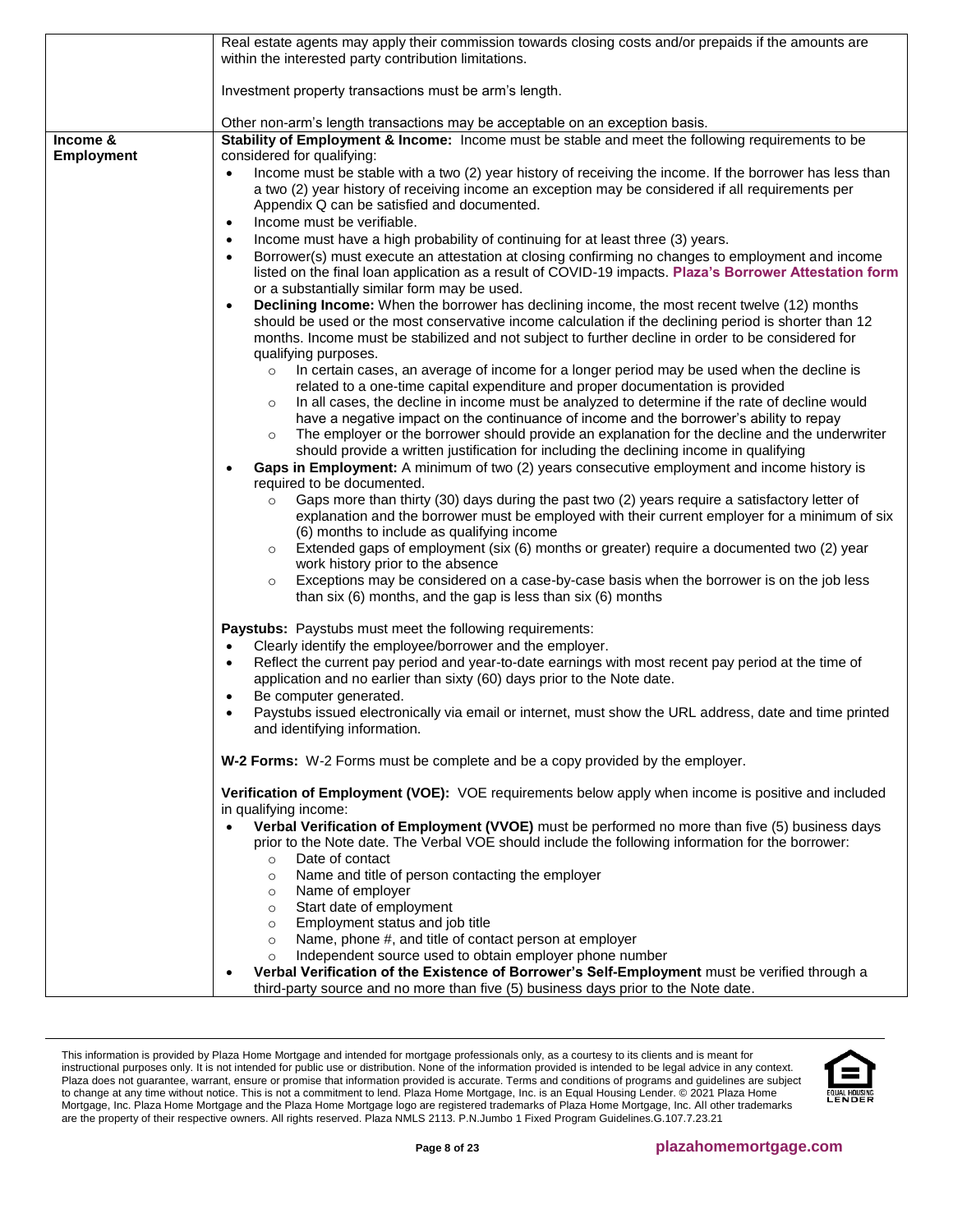| Verification of the existence of the borrower's business from a third party, such as a CPA,<br>$\circ$<br>regulatory agency, or applicable licensing bureau. A borrower's website is not acceptable as          |
|-----------------------------------------------------------------------------------------------------------------------------------------------------------------------------------------------------------------|
| third-party verification.                                                                                                                                                                                       |
| Listing and address of the borrower's business using a telephone book, internet, or directory<br>$\circ$<br>assistance.                                                                                         |
| Name and title of the person completing the verification.<br>$\circ$                                                                                                                                            |
| Verification of Current Operation: In addition to the verification of business above, confirmation that<br>the business is currently operating must be provided. Below are acceptable examples of documentation |
| to confirm the business is currently operating:                                                                                                                                                                 |
| Evidence of current work (executed contracts or signed invoices) that indicate the business is                                                                                                                  |
| operating on the day the lender verifies self-employment;<br>Evidence of current business receipts within five (5) days of the Note date (payment for services                                                  |
| $\circ$<br>performed);                                                                                                                                                                                          |
| Lender certification the business is open and operating (lender confirmed through a phone call or<br>$\circ$<br>other means); or                                                                                |
| Business website demonstrating activity supporting current business operations (timely<br>$\circ$                                                                                                               |
| appointments for estimates or service can be scheduled                                                                                                                                                          |
| Written Verification of Employment may be required for a borrower's income sourced from<br>$\bullet$                                                                                                            |
| commissions, overtime and or other income when the income detail is not clearly documented on W-2                                                                                                               |
| forms or paystubs.<br>Written VOEs cannot be used as a sole source for verification of employment, paystubs and W-<br>$\circ$                                                                                   |
| 2s are still required                                                                                                                                                                                           |
| Tax Returns: Tax returns must meet the following requirements when used for qualifying:                                                                                                                         |
| Personal income tax returns (if applicable) must be complete with all schedules (W-2 forms, K-1s etc.)<br>$\bullet$<br>and must be signed and dated on or before the closing date.                              |
| Business income tax returns (if applicable) must be complete with all schedules and must be signed and<br>$\bullet$                                                                                             |
| dated on or before the closing date.                                                                                                                                                                            |
| For Unfiled Tax Returns for the prior year's tax return:<br>$\bullet$                                                                                                                                           |
| Between Jan 1 and the tax filing date (typically April 15), borrowers must provide:<br>$\circ$                                                                                                                  |
| IRS form 1099 and W-2 forms from the previous year                                                                                                                                                              |
| Loans closing in January prior to receipt of W-2s may use the prior year year-end paystub.<br>٠<br>For borrowers using 1099s, evidence of receipt of 1099 income must be provided.                              |
| Between the tax filing date (April 16) and the extension expiration date (typically October 15),<br>$\circ$<br>borrowers must provide (as applicable):                                                          |
| Copy of the filed extension.<br>٠                                                                                                                                                                               |
| Evidence of payment of any tax liability identified on the federal tax extension form.<br>٠                                                                                                                     |
| W-2 forms.<br>٠                                                                                                                                                                                                 |
| Form 1099, when applicable.<br>٠                                                                                                                                                                                |
| Year-end profit and loss for prior year.<br>٠                                                                                                                                                                   |
| Current year profit & loss.<br>٠                                                                                                                                                                                |
| Balance sheet for prior calendar year.<br>٠                                                                                                                                                                     |
| After the extension expiration date, loan is not eligible without prior year tax returns.<br>$\circ$                                                                                                            |
| Taxpayer Consent Form: Must be signed by all borrowers.                                                                                                                                                         |
| Income Analysis Form: An income worksheet must be provided on every loan. Borrowers with multiple                                                                                                               |
| businesses must show income/loss details separately, not in aggregate on the Income Worksheet. Income                                                                                                           |
| Worksheet & Ability to Repay (ATR) Summary External FM-363, Fannie Mae Form 1084 or Freddie Mac                                                                                                                 |
| Form 91 is required for self-employment income analysis.                                                                                                                                                        |
| Copy of liquidity analysis must be included in the loan file if the income analysis includes income from<br>$\bullet$                                                                                           |
| boxes 1, 2 or 3 on the K-1 that is greater than distributions indicated on the K-1.                                                                                                                             |
| If a liquidity analysis is required and the borrower is using business funds for down payment or closing<br>$\bullet$<br>costs, the liquidity analysis must consider the reduction of those assets.             |
| <b>Unacceptable Sources of Income:</b>                                                                                                                                                                          |
| Any unverified source<br>$\bullet$                                                                                                                                                                              |
| Asset depletion<br>$\bullet$                                                                                                                                                                                    |
| Deferred compensation<br>$\bullet$                                                                                                                                                                              |
| Temporary or one-time occurrence income<br>$\bullet$                                                                                                                                                            |

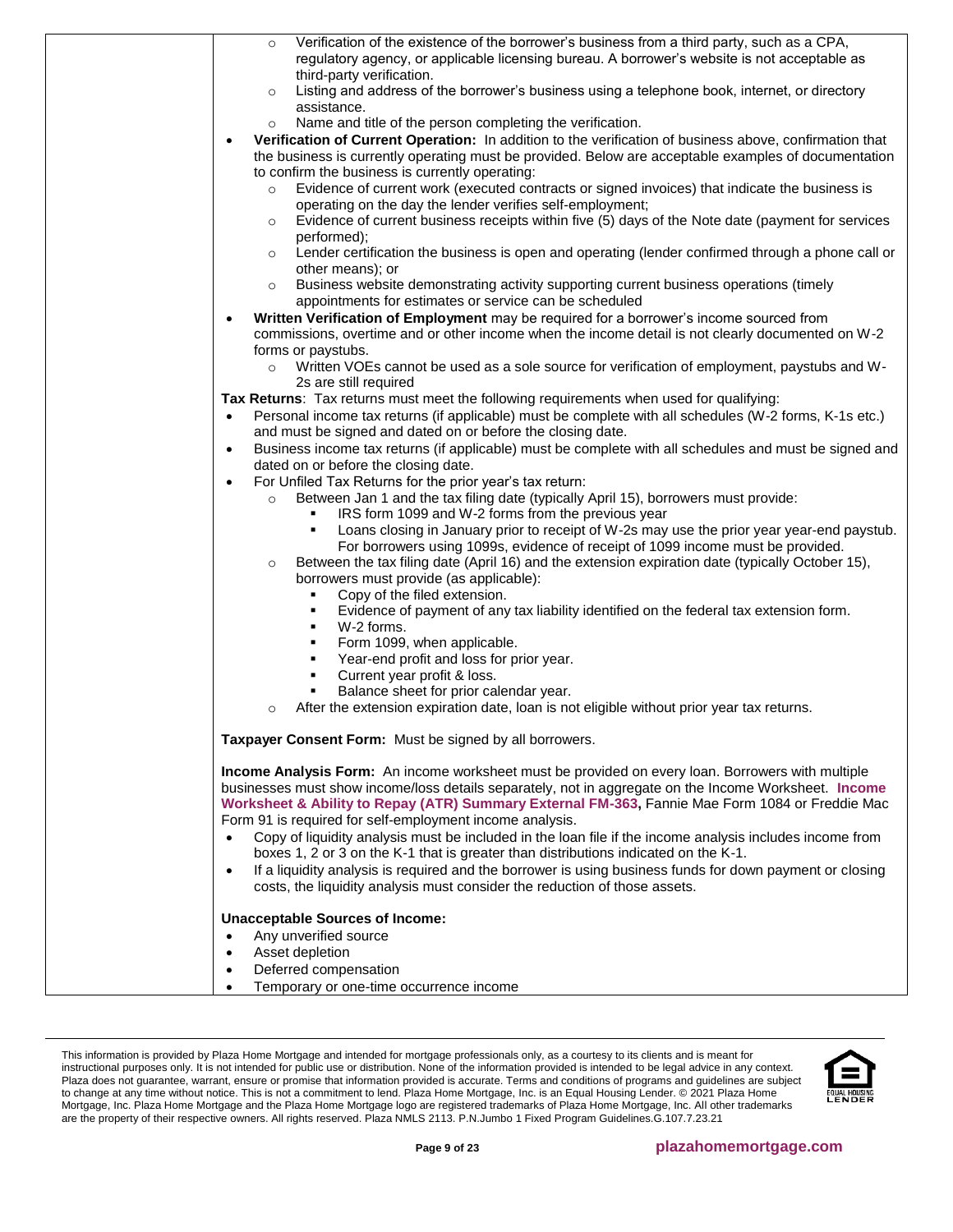| $\bullet$                                                                                                            | Rental income from primary residence – One (1) unit property or one (1) unit property with accessory    |  |  |  |  |
|----------------------------------------------------------------------------------------------------------------------|---------------------------------------------------------------------------------------------------------|--|--|--|--|
| unit                                                                                                                 |                                                                                                         |  |  |  |  |
| Rental income from a second home<br>$\bullet$                                                                        |                                                                                                         |  |  |  |  |
| Retained earnings<br>$\bullet$                                                                                       |                                                                                                         |  |  |  |  |
| <b>Education benefits</b><br>$\bullet$                                                                               |                                                                                                         |  |  |  |  |
| Trailing spouse income<br>$\bullet$                                                                                  |                                                                                                         |  |  |  |  |
| Any income that is not legal in accordance with all applicable federal, state and local laws, rules and<br>$\bullet$ |                                                                                                         |  |  |  |  |
|                                                                                                                      | regulations. Federal law restricts the following activities and therefore the income from these sources |  |  |  |  |
| are not allowed for qualifying:                                                                                      |                                                                                                         |  |  |  |  |
| Foreign shell banks<br>$\circ$                                                                                       |                                                                                                         |  |  |  |  |
| $\circ$                                                                                                              | Medical marijuana dispensaries                                                                          |  |  |  |  |
| $\circ$                                                                                                              | Any business or activity related to recreational marijuana use, growing, selling or supplying of        |  |  |  |  |
|                                                                                                                      | marijuana, even if legally permitted under state or local law                                           |  |  |  |  |
| $\circ$                                                                                                              | Businesses engaged in any type of internet gambling                                                     |  |  |  |  |
|                                                                                                                      | <b>Specific Income Documentation Requirements:</b>                                                      |  |  |  |  |
| <b>Income Type</b><br><b>Employment</b>                                                                              | <b>Documentation Requirement</b>                                                                        |  |  |  |  |
| <b>Income</b>                                                                                                        |                                                                                                         |  |  |  |  |
|                                                                                                                      | <b>YTD paystub</b><br>$\bullet$                                                                         |  |  |  |  |
|                                                                                                                      | W-2s or personal tax returns $-$ two (2) years                                                          |  |  |  |  |
| <b>Salaried</b>                                                                                                      | W-2 transcripts or tax transcripts (see requirements under 4506-C/Tax                                   |  |  |  |  |
|                                                                                                                      | <b>Transcripts)</b>                                                                                     |  |  |  |  |
|                                                                                                                      | <b>VVOE</b><br>$\bullet$                                                                                |  |  |  |  |
|                                                                                                                      |                                                                                                         |  |  |  |  |
|                                                                                                                      | <b>YTD</b> paystub<br>$\bullet$                                                                         |  |  |  |  |
|                                                                                                                      | W-2s or personal tax returns $-$ two (2) years                                                          |  |  |  |  |
| <b>Hourly &amp; Part-Time</b>                                                                                        | W-2 transcripts or tax transcripts (see requirements under 4506-C/Tax                                   |  |  |  |  |
|                                                                                                                      | <b>Transcripts)</b>                                                                                     |  |  |  |  |
|                                                                                                                      | <b>VVOE</b><br>$\bullet$                                                                                |  |  |  |  |
|                                                                                                                      | Stable to increasing income should be averaged over a two (2) year period<br>$\bullet$                  |  |  |  |  |
|                                                                                                                      | <b>YTD</b> paystub<br>$\bullet$                                                                         |  |  |  |  |
|                                                                                                                      | Two (2) years W-2s if commissions are less than 25% of total income or<br>٠                             |  |  |  |  |
|                                                                                                                      | Two (2) years tax returns and W-2 forms required if commissions are $\geq$ 25% of                       |  |  |  |  |
| <b>Commission</b>                                                                                                    | the total Income                                                                                        |  |  |  |  |
|                                                                                                                      | W-2 transcripts or tax transcripts (see requirements under 4506-C/Tax                                   |  |  |  |  |
|                                                                                                                      | <b>Transcripts)</b>                                                                                     |  |  |  |  |
|                                                                                                                      | <b>VVOE</b><br>$\bullet$                                                                                |  |  |  |  |
|                                                                                                                      | Stable to increasing income should be averaged for the two (2) years                                    |  |  |  |  |
|                                                                                                                      | <b>YTD</b> paystub<br>$\bullet$                                                                         |  |  |  |  |
|                                                                                                                      | W-2s or personal tax returns $-$ two (2) years                                                          |  |  |  |  |
|                                                                                                                      | W-2 transcripts or tax transcripts (see requirements under 4506-C/Tax                                   |  |  |  |  |
|                                                                                                                      | <b>Transcripts)</b>                                                                                     |  |  |  |  |
|                                                                                                                      | <b>VVOE</b><br>$\bullet$                                                                                |  |  |  |  |
| <b>Overtime &amp; Bonus</b>                                                                                          | Stable to increasing income should be averaged for the two (2) years                                    |  |  |  |  |
|                                                                                                                      | Bonus income that is received on an annual basis and exceeds 25% of total<br>$\bullet$                  |  |  |  |  |
|                                                                                                                      | income must be considered carefully due to the potential impacts of COVID-19                            |  |  |  |  |
|                                                                                                                      | Employer must confirm that the current year bonus is in line with the prior<br>$\bullet$                |  |  |  |  |
|                                                                                                                      | years and is not negatively impacted due to COVID-19                                                    |  |  |  |  |
|                                                                                                                      | <b>YTD</b> paystub<br>$\bullet$                                                                         |  |  |  |  |
|                                                                                                                      | Two (2) years W-2s and                                                                                  |  |  |  |  |
| <b>Borrowers</b>                                                                                                     | Two (2) years personal tax returns                                                                      |  |  |  |  |
| <b>Employed by</b>                                                                                                   | Tax transcripts<br>$\bullet$                                                                            |  |  |  |  |
| Family                                                                                                               | <b>VVOE</b>                                                                                             |  |  |  |  |
|                                                                                                                      |                                                                                                         |  |  |  |  |
|                                                                                                                      | Borrower's potential ownership in the business must be addressed                                        |  |  |  |  |

This information is provided by Plaza Home Mortgage and intended for mortgage professionals only, as a courtesy to its clients and is meant for instructional purposes only. It is not intended for public use or distribution. None of the information provided is intended to be legal advice in any context. Plaza does not guarantee, warrant, ensure or promise that information provided is accurate. Terms and conditions of programs and guidelines are subject to change at any time without notice. This is not a commitment to lend. Plaza Home Mortgage, Inc. is an Equal Housing Lender. © 2021 Plaza Home Mortgage, Inc. Plaza Home Mortgage and the Plaza Home Mortgage logo are registered trademarks of Plaza Home Mortgage, Inc. All other trademarks are the property of their respective owners. All rights reserved. Plaza NMLS 2113. P.N.Jumbo 1 Fixed Program Guidelines.G.107.7.23.21

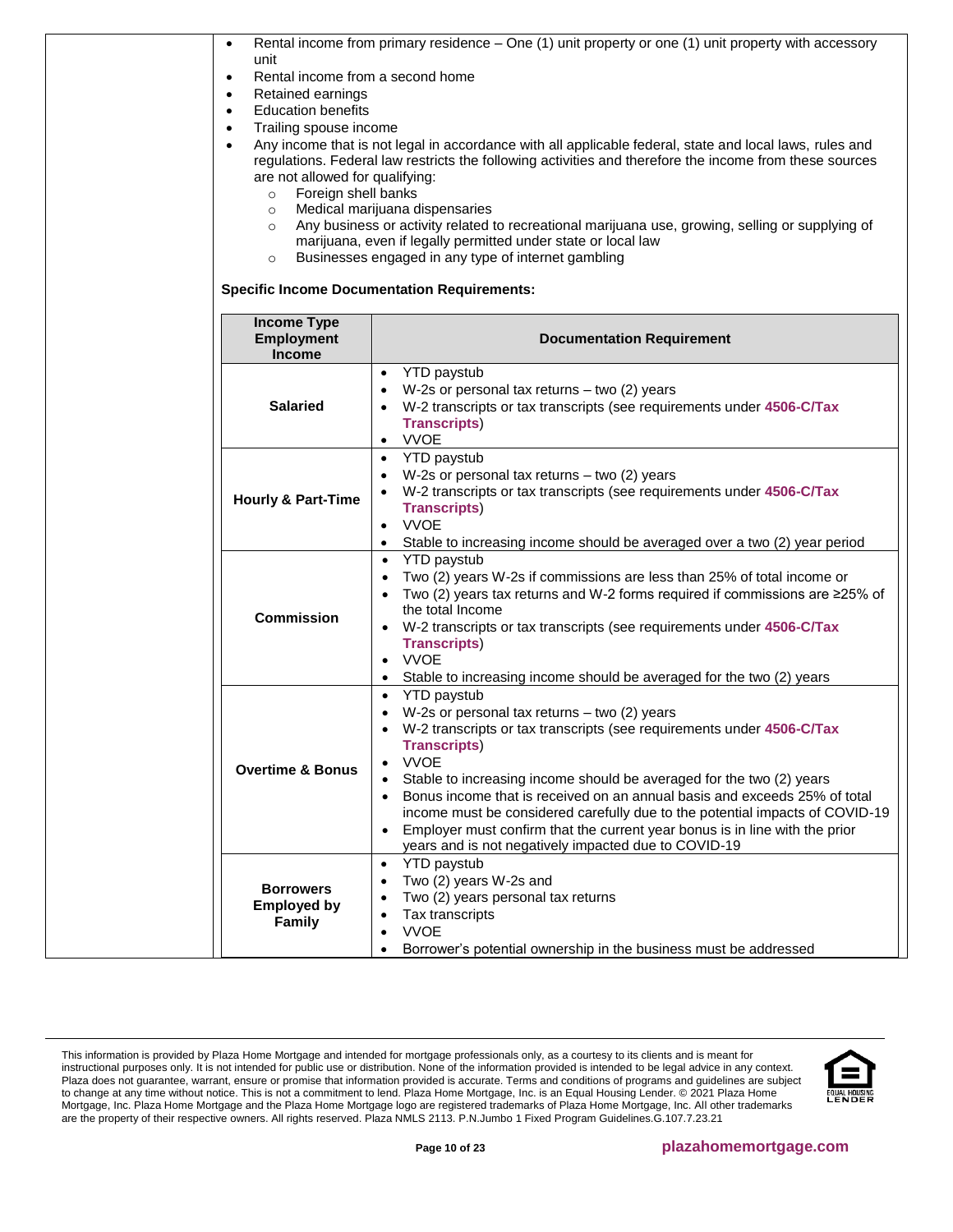<span id="page-10-0"></span>

| Employee business expenses must be deducted from the adjusted gross<br>income regardless of the income type<br>Two (2) years tax returns are required. If 2017 tax returns reflect 2106<br>2106 Expenses<br>expenses and 2018 tax returns show no expenses (due to tax law change), a<br>12-month average of expenses must be based on 2017 tax return and<br>deducted from qualifying income<br>Tax transcripts                                                                                                                                                                                                                                                                                                                                                                                                                                                                                                                                                                                                                                                                                                                                                                                                                                                                                                                                                                                                                                                                                                                                                                                                                                                                                                                                                                                                                                                                                                                                                                                                                                                                                                                                                                                                                                                                                                                                                                                                                                                                                                                                                                                                                                                                                                                                                                                                                                                                                                                                                                                                                                                                                                                                                                                                                                                    |
|---------------------------------------------------------------------------------------------------------------------------------------------------------------------------------------------------------------------------------------------------------------------------------------------------------------------------------------------------------------------------------------------------------------------------------------------------------------------------------------------------------------------------------------------------------------------------------------------------------------------------------------------------------------------------------------------------------------------------------------------------------------------------------------------------------------------------------------------------------------------------------------------------------------------------------------------------------------------------------------------------------------------------------------------------------------------------------------------------------------------------------------------------------------------------------------------------------------------------------------------------------------------------------------------------------------------------------------------------------------------------------------------------------------------------------------------------------------------------------------------------------------------------------------------------------------------------------------------------------------------------------------------------------------------------------------------------------------------------------------------------------------------------------------------------------------------------------------------------------------------------------------------------------------------------------------------------------------------------------------------------------------------------------------------------------------------------------------------------------------------------------------------------------------------------------------------------------------------------------------------------------------------------------------------------------------------------------------------------------------------------------------------------------------------------------------------------------------------------------------------------------------------------------------------------------------------------------------------------------------------------------------------------------------------------------------------------------------------------------------------------------------------------------------------------------------------------------------------------------------------------------------------------------------------------------------------------------------------------------------------------------------------------------------------------------------------------------------------------------------------------------------------------------------------------------------------------------------------------------------------------------------------|
| Self-Employment: Self-employed borrowers are defined as those individuals who have 25% or greater<br>ownership interest or receive a 1099 statement to document income. The requirements below apply to self-<br>employed borrowers:<br>A minimum 720 credit score is required when any self-employment income is used for qualifying<br>purposes. If the self-employment income is not needed for qualifying purposes, then the 720 credit<br>score minimum is not applicable.<br>In order to use self-employment income for qualifying purposes, the underwriter must consider the<br>$\bullet$<br>impact of COVID-19 on the business and the stability of income.<br>Income calculations should be based on the Fannie Mae Form 1084 or Freddie Mac Form 91or<br>equivalent income calculation form.<br>Year-to-date financials (profit and loss statement and balance sheet) are not required if the income<br>$\bullet$<br>reporting is positive, not declining and not counted in qualifying income.<br>For tax returns on extension, YTD profit and loss statement and balance sheet must be provided to<br>cover the full year.<br>Self-Employment YTD Profit and Loss Requirement: A Year-to-date Profit and Loss Statement (P&L) is<br>required. The YTD P&L may be audited or unaudited (see requirements below) and must cover the period up<br>to and including the most recent month preceding the loan application date. The YTD profit and loss<br>statement must not be more than 60 days aged prior to the Note date.<br>Audited P&L: An audited year-to-date P&L reporting business revenue, expenses, and net income up<br>$\bullet$<br>to and including the most recent month preceding the loan application date; OR<br><b>Unaudited P&amp;L:</b><br>$\bullet$<br>An unaudited year-to-date P&L signed by the borrower reporting business revenue, expenses, and<br>$\circ$<br>net income up to and including the most recent month preceding the loan application date, and<br>Three business depository account statements no older than the latest three months represented on<br>$\circ$<br>the year-to-date profit and loss statement.<br>The three most recent business depository account statements must be reviewed and must<br>٠<br>support and/or not conflict with the level of business revenue reported in the current year-to-<br>date profit and loss statement.<br>The business revenue analysis of the bank statements includes bank deposits from gross<br>$\blacksquare$<br>receipts from the business. Transfers and proceeds from the Small Business Administration<br>PPP or any other similar COVID-19 related loans or grants should not be included.<br>If the year-to-date profit and loss statement cannot be supported by account statements, the self-<br>$\bullet$<br>employment income is not eligible for use in qualifying.<br>If the year-to-date business income is less than the historically calculated income derived from the tax<br>$\bullet$<br>returns, the borrower may qualify by reducing the historical income to no more than the current level of<br>stable monthly income using details from the year-to-date profit and loss statement and business<br>account statements (if applicable). |
|                                                                                                                                                                                                                                                                                                                                                                                                                                                                                                                                                                                                                                                                                                                                                                                                                                                                                                                                                                                                                                                                                                                                                                                                                                                                                                                                                                                                                                                                                                                                                                                                                                                                                                                                                                                                                                                                                                                                                                                                                                                                                                                                                                                                                                                                                                                                                                                                                                                                                                                                                                                                                                                                                                                                                                                                                                                                                                                                                                                                                                                                                                                                                                                                                                                                     |

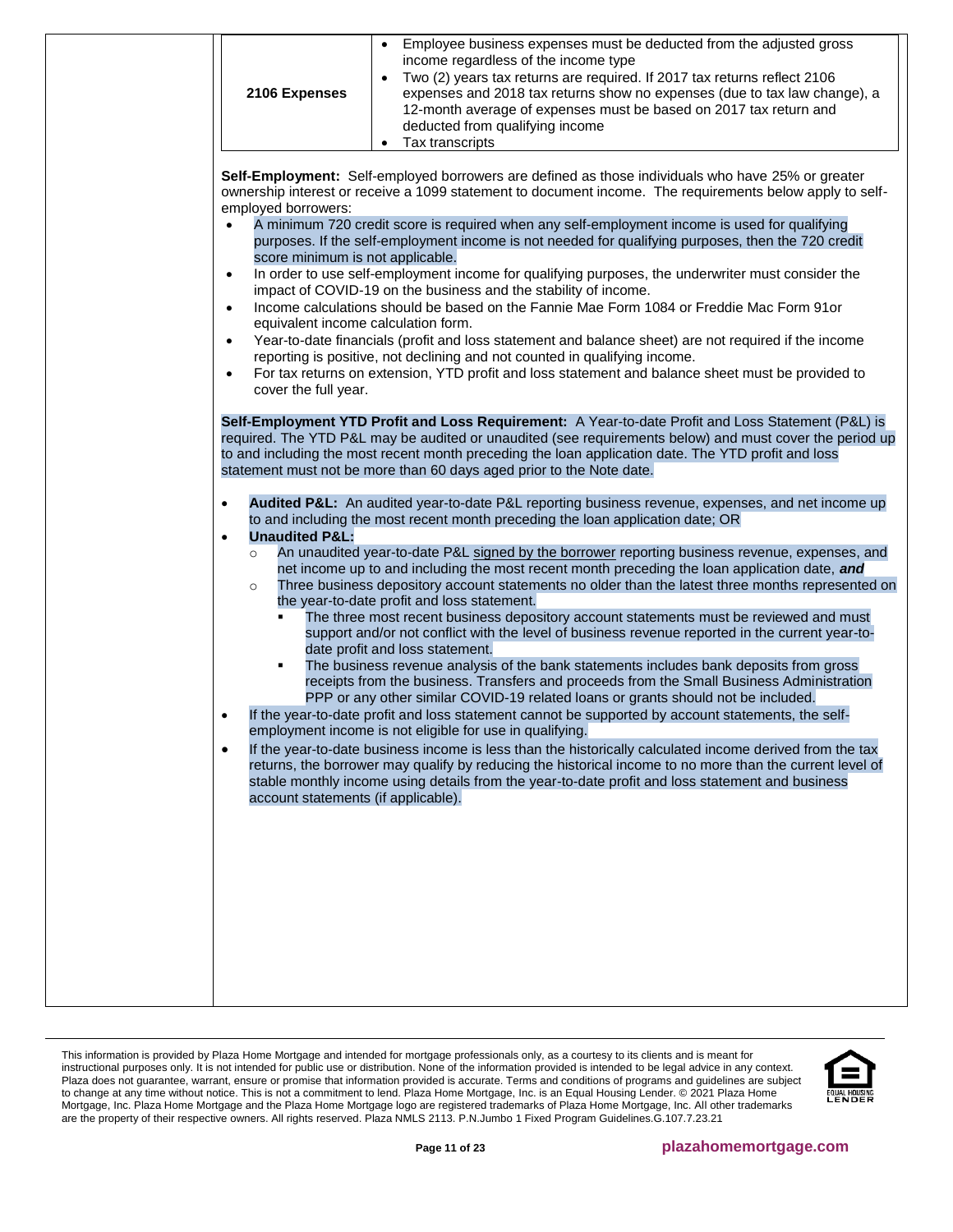| <b>Income Type</b>         | <b>Documentation Requirement</b>                                                                 |
|----------------------------|--------------------------------------------------------------------------------------------------|
|                            | Two (2) years personal tax returns.<br>$\bullet$                                                 |
|                            | Tax transcripts.                                                                                 |
|                            | YTD profit and loss statement up to and including the most recent month                          |
|                            | preceding the loan application date. YTD profit and loss statement must not be                   |
|                            | more than 60 days aged prior to the Note date. See Self-Employment YTD                           |
|                            | Profit and Loss Requirement section for details.                                                 |
|                            | If the year-to-date period covers multiple quarters, the profit and loss<br>$\circ$              |
|                            | statement must break out each quarter separately                                                 |
|                            | YTD balance sheet up to and including the most recent month preceding the<br>٠                   |
|                            | loan application date. Tax returns for prior year is not a substitute for balance                |
|                            | sheet.                                                                                           |
|                            | Stable to increasing income should be averaged for two (2) years.                                |
| <b>Sole Proprietorship</b> |                                                                                                  |
| (schedules C & F)          | NOTE: YTD P&L and YTD Balance Sheet may be waived if the borrower is a                           |
|                            | 1099 paid<br>borrower who does not actually own a business if all the following requirements     |
|                            | are met:                                                                                         |
|                            | Schedule C in Block 28 (Total Expenses) must be analyzed in relation to                          |
|                            | income in Block 7 (Gross Income). Expenses are less than 5% of income.                           |
|                            | Analysis of Blocks 8 (Advertising), 11 (Contract Labor), 16a (Mortgage<br>$\bullet$              |
|                            | Interest), 20 (Rent/Lease) 26 (Wages) must indicate the borrower does not                        |
|                            | have expenses in these categories.                                                               |
|                            | Analysis of Blocks 17 (Legal and Professional Services) and Block 18 (Office                     |
|                            | Expense) indicate nominal or \$0 expense.                                                        |
|                            | Block C (Business Name) does not have a separate business name entity                            |
|                            | Year-to-date income in the form of a written VOE or pay history is provided by                   |
|                            | the employer paying the 1099. YTD income must support prior year's income.                       |
|                            | Two (2) years personal tax returns.<br>$\bullet$                                                 |
|                            | Tax transcripts.                                                                                 |
|                            | Two (2) years K-1s reflecting ownership percentage if counting any income                        |
|                            | from this source in qualifying (K-1 income, W-2 income, capital gains or                         |
|                            | interest/dividends) or if Schedule E reflects a loss.                                            |
|                            | Two (2) years business tax returns (1065s or 1120s) if 25% or greater<br>$\bullet$<br>ownership. |
|                            | Due date for business returns for Partnerships and S-Corporations is typically<br>$\bullet$      |
|                            | March 15 with an extension for six (6) months or typically September 15. After                   |
|                            | the extension date, the loan is not eligible without the filed tax return.                       |
| Partnership/               | Business returns and YTD financials are not required if the income reporting is<br>$\bullet$     |
| <b>S-Corporation</b>       | 0 or positive, not declining and not counted as qualifying income.                               |
|                            | YTD profit and loss statement up to and including the most recent month                          |
|                            | preceding the loan application date if 25% or greater ownership. YTD profit                      |
|                            | and loss must not be more than 60 days aged prior to the Note date. See Self-                    |
|                            | <b>Employment YTD Profit and Loss Requirement section for details.</b>                           |
|                            | If the year-to-date period covers multiple quarters, the profit and loss<br>$\circ$              |
|                            | statements must break out each quarter separately                                                |
|                            | YTD balance sheet up to and including the most recent month preceding the<br>$\bullet$           |
|                            | loan application date if 25% or greater ownership.                                               |
|                            | Stable to increasing income should be averaged for two (2) years.                                |

This information is provided by Plaza Home Mortgage and intended for mortgage professionals only, as a courtesy to its clients and is meant for instructional purposes only. It is not intended for public use or distribution. None of the information provided is intended to be legal advice in any context. Plaza does not guarantee, warrant, ensure or promise that information provided is accurate. Terms and conditions of programs and guidelines are subject to change at any time without notice. This is not a commitment to lend. Plaza Home Mortgage, Inc. is an Equal Housing Lender. © 2021 Plaza Home Mortgage, Inc. Plaza Home Mortgage and the Plaza Home Mortgage logo are registered trademarks of Plaza Home Mortgage, Inc. All other trademarks are the property of their respective owners. All rights reserved. Plaza NMLS 2113. P.N.Jumbo 1 Fixed Program Guidelines.G.107.7.23.21

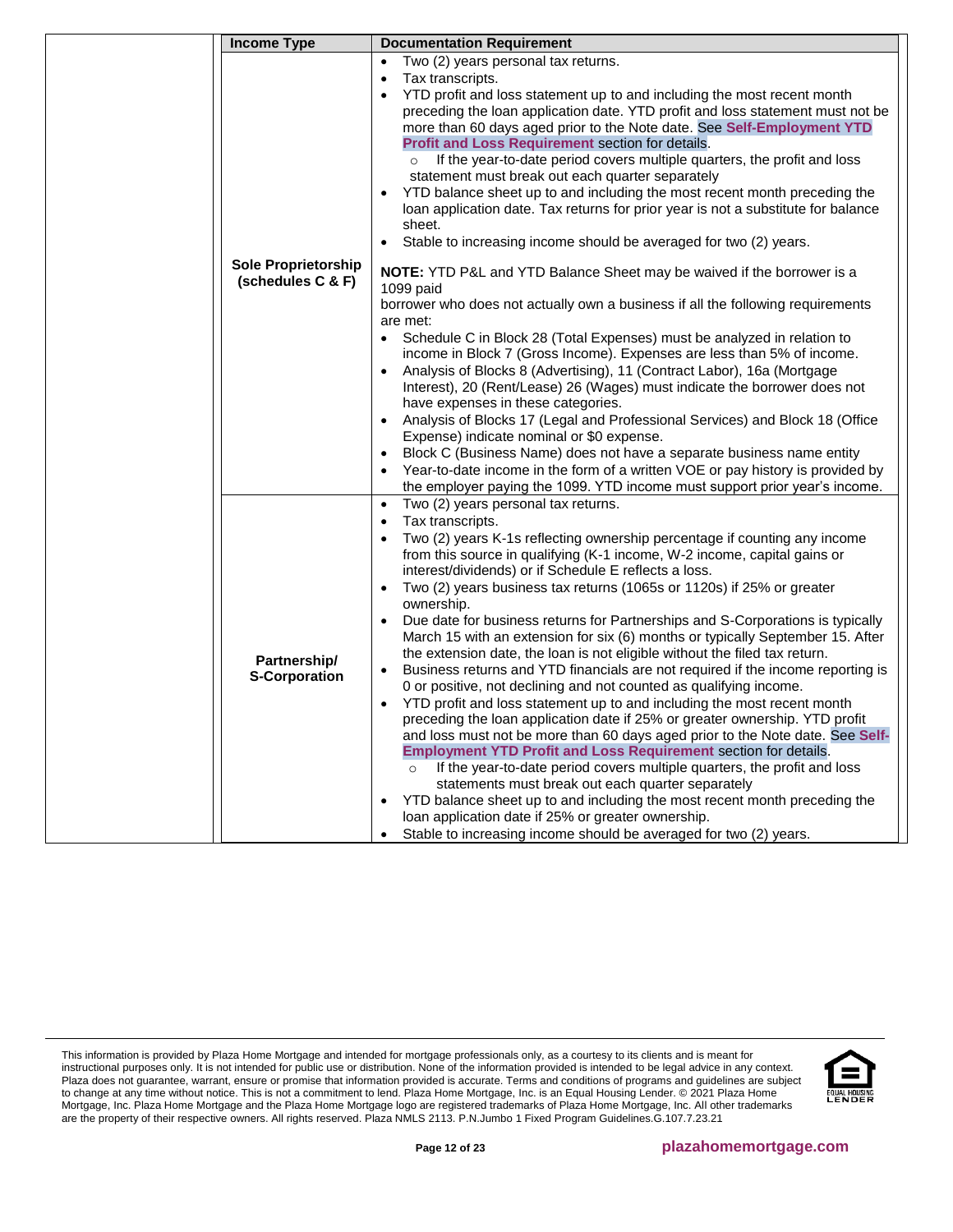|                          | Two (2) years personal tax returns.<br>$\bullet$                                                                   |
|--------------------------|--------------------------------------------------------------------------------------------------------------------|
|                          | Tax transcripts.<br>$\bullet$                                                                                      |
|                          | Two (2) years business returns (1120) if 25% or greater ownership.<br>$\bullet$                                    |
|                          | Business returns must reflect % of ownership for borrower.<br>$\bullet$                                            |
|                          | YTD profit and loss statement up to and including the most recent month<br>$\bullet$                               |
|                          | preceding the loan application date if 25% or greater ownership. YTD profit                                        |
| Corporation              | and loss must not be more than 60 days aged prior to the Note date. See                                            |
|                          | Self-Employment YTD Profit and Loss Requirement section for details.                                               |
|                          | $\circ$ If the year-to-date period covers multiple quarters, the profit and loss                                   |
|                          | statements must break out each quarter separately                                                                  |
|                          | YTD balance sheet up to and including the most recent month preceding the<br>$\bullet$                             |
|                          | loan application date if 25% or greater ownership.                                                                 |
|                          | Stable to increasing income should be averaged for two (2) years.<br>$\bullet$                                     |
|                          | If the income is 0 or positive, stable and not used for qualifying, the K-1 is not<br>$\bullet$                    |
|                          | required                                                                                                           |
|                          | If less than 25% ownership with income used in qualifying:<br>o Verification of Employment Requirements apply (see |
|                          | Income/Employment General Documentation Requirements)                                                              |
|                          | ○ Year-to-date income must be verified if the most recent K-1 is more than                                         |
| K-1 Income/Loss on       | 90 days aged prior to Note date                                                                                    |
| <b>Schedule E</b>        | If 25% or greater ownership with income used in qualifying:<br>٠                                                   |
|                          | o Verification of Employment Requirements apply (see                                                               |
|                          | Income/Employment General Documentation Requirements)                                                              |
|                          | o Partnership/S-Corp and Self-Employment requirements apply                                                        |
|                          | If the income is negative, the K-1s for the applicable years are required and if<br>$\bullet$                      |
|                          | ownership is 25% or greater, see self-employment requirements.                                                     |
|                          | Two (2) years tax transcripts.<br>$\bullet$                                                                        |
|                          | Existing distribution of assets from an IRA, 401(k) or similar retirement asset                                    |
|                          | must be sufficient to continue for a minimum of three (3) years                                                    |
|                          | Distribution must have been set up at least six (6) months prior to Note<br>$\circ$                                |
|                          | date if there is no prior history of regular distributions on a                                                    |
|                          | monthly/quarterly basis; or two (2) year history of receipt evidenced                                              |
|                          | Distributions cannot be set up or changed solely for loan qualification<br>$\circ$                                 |
|                          | purposes                                                                                                           |
| <b>Retirement Income</b> | Document regular and continued receipt of income as verified by any of the                                         |
| (Pension, Annuity,       | following:                                                                                                         |
| 401(k) and IRA           | Letters from the organizations providing the income<br>$\circ$                                                     |
| distributions)           | Copies of retirement award letters<br>$\circ$                                                                      |
|                          | Copies of federal income tax returns<br>$\circ$                                                                    |
|                          | Most recent IRS W-2 or 1099 forms<br>$\circ$                                                                       |
|                          | Proof of current receipt with two (2) months bank statements<br>$\circ$                                            |
|                          | Two (2) years tax transcripts<br>$\circ$                                                                           |
|                          | If any retirement income will cease within the first three (3) years of the loan, the                              |
|                          | income may not be used.                                                                                            |
|                          | Social Security income must be verified by a Social Security Administration                                        |
|                          | benefit verification letter                                                                                        |
| <b>Social Security</b>   | If benefits expire within the first three (3) years of the loan, the income may not<br>$\bullet$                   |
| Income                   | be used                                                                                                            |
|                          | Benefits (children or surviving spouse) with a defined expiration date must<br>٠                                   |
|                          | have a remaining term of at least (3) years                                                                        |

This information is provided by Plaza Home Mortgage and intended for mortgage professionals only, as a courtesy to its clients and is meant for instructional purposes only. It is not intended for public use or distribution. None of the information provided is intended to be legal advice in any context. Plaza does not guarantee, warrant, ensure or promise that information provided is accurate. Terms and conditions of programs and guidelines are subject to change at any time without notice. This is not a commitment to lend. Plaza Home Mortgage, Inc. is an Equal Housing Lender. © 2021 Plaza Home Mortgage, Inc. Plaza Home Mortgage and the Plaza Home Mortgage logo are registered trademarks of Plaza Home Mortgage, Inc. All other trademarks are the property of their respective owners. All rights reserved. Plaza NMLS 2113. P.N.Jumbo 1 Fixed Program Guidelines.G.107.7.23.21

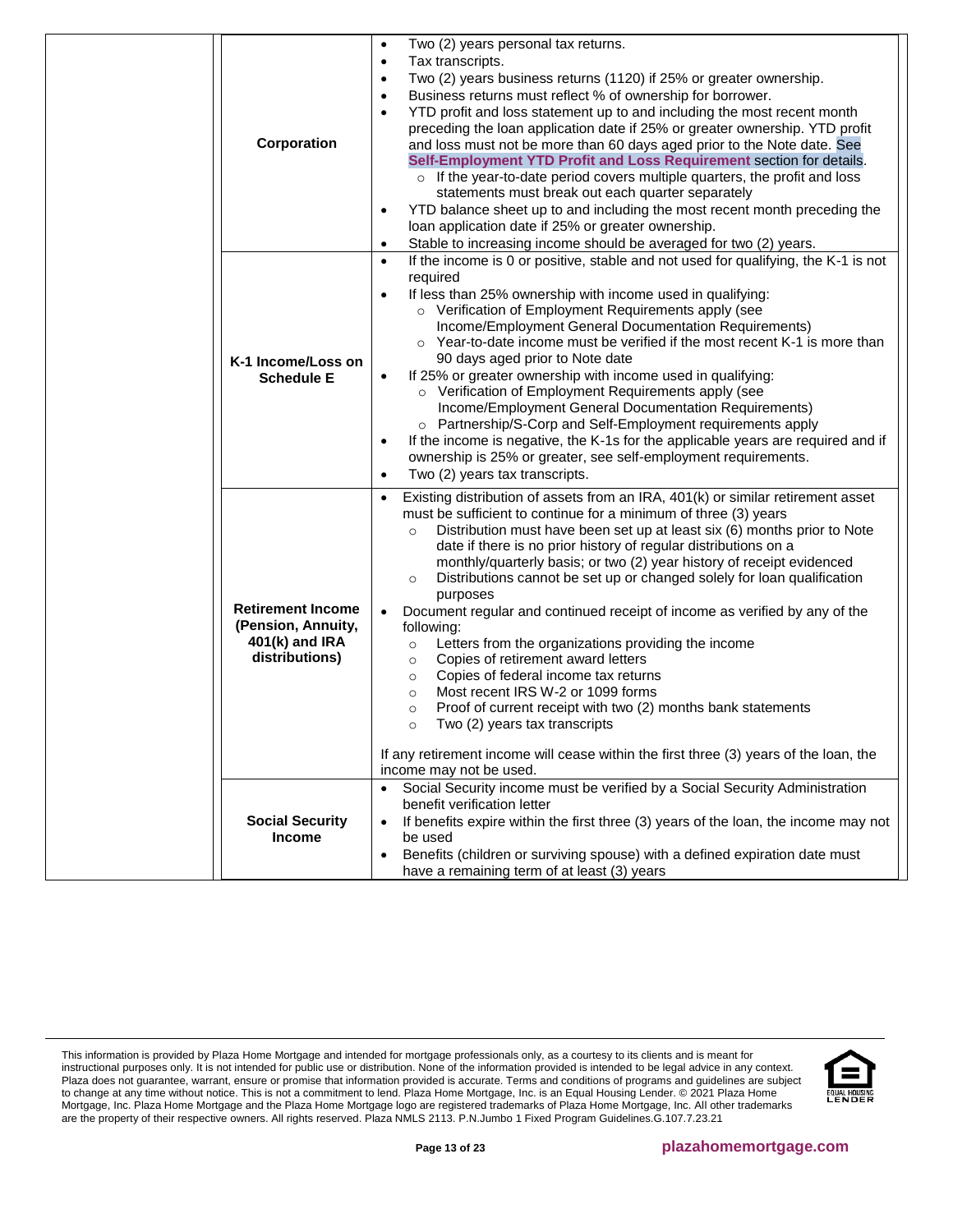| Alimony/Child<br><b>Support/Separation</b><br><b>Maintenance</b> | Considered with a divorce decree, court ordered separation agreement, or<br>other legal agreement provided the income will continue for at least three (3)<br>years<br>If the income is the borrower's primary income source and there is a defined<br>$\bullet$<br>expiration date (even if beyond three (3) years) the income may not be<br>acceptable for qualifying purposes<br>Evidence of receipt of full, regular and timely payments for the most recent<br>twelve (12) months<br>Two (2) years tax transcripts<br>$\bullet$                                                                                                                                                                                                                                                                                                                                                                                                                                                                                                                                                                                                                                                                                                                                                                                                                                                                                   |
|------------------------------------------------------------------|------------------------------------------------------------------------------------------------------------------------------------------------------------------------------------------------------------------------------------------------------------------------------------------------------------------------------------------------------------------------------------------------------------------------------------------------------------------------------------------------------------------------------------------------------------------------------------------------------------------------------------------------------------------------------------------------------------------------------------------------------------------------------------------------------------------------------------------------------------------------------------------------------------------------------------------------------------------------------------------------------------------------------------------------------------------------------------------------------------------------------------------------------------------------------------------------------------------------------------------------------------------------------------------------------------------------------------------------------------------------------------------------------------------------|
| <b>Long Term</b><br><b>Disability Income</b>                     | Copy of the policy or benefits statement must be provided to determine current<br>$\bullet$<br>eligibility for disability payments, amount of payments, frequency of payments,<br>and if there is an established termination date<br>Termination date may not be within three (3) years of Note date; please note<br>$\bullet$<br>reaching a specific age may trigger a termination date depending on the policy                                                                                                                                                                                                                                                                                                                                                                                                                                                                                                                                                                                                                                                                                                                                                                                                                                                                                                                                                                                                       |
| <b>Capital Gains</b>                                             | Must be gains from similar assets for three (3) continuous years to be<br>$\bullet$<br>considered qualifying income<br>If the trend results in a gain, it may be added as income<br>If the trend results in a loss, the loss must be deducted from total income<br>$\bullet$<br>Personal tax returns - three (3) years with a consistent history of gains from<br>$\bullet$<br>similar assets.<br>Tax transcripts to support tax returns<br>٠<br>Document assets similar to the assets reported as capital gains to support the<br>continuation of the capital gain income                                                                                                                                                                                                                                                                                                                                                                                                                                                                                                                                                                                                                                                                                                                                                                                                                                             |
| Dividend/<br><b>Interest</b>                                     | Personal tax returns - two (2) years<br>$\bullet$<br>Tax transcripts<br>$\bullet$<br>Documented assets to support the continuation of the interest and dividend<br>$\bullet$<br>income                                                                                                                                                                                                                                                                                                                                                                                                                                                                                                                                                                                                                                                                                                                                                                                                                                                                                                                                                                                                                                                                                                                                                                                                                                 |
| <b>Restricted Stock &amp;</b><br><b>Stock Options</b>            | May only be used as qualifying income if the income has been consistently<br>received for two (2) years and is identified on the paystubs, W-2s and tax<br>returns as income and the vesting schedule indicates the income will continue<br>for a minimum of two (2) years at a similar level as prior two (2) years<br>A two (2) year average of prior income received from RSUs or stock options<br>should be used to calculate the income, with the continuance based on the<br>vesting schedule using a stock price based on the lower of the current stock<br>price or the 52-week average for the most recent twelve (12) months reporting<br>at the time of application. The income used for qualifying must be supported<br>by future vesting based on the stock price used for qualifying and vesting<br>schedule.<br>Additional awards must be similar to the qualifying income and awarded on a<br>٠<br>consistent basis<br>There must be no indication the borrower will not continue to receive future<br>awards consistent with historical awards received<br>Borrower must be currently employed by the employer issuing the RSUs/stock<br>options for the RSUs/stock options to be considered in qualifying income<br>Stock must be a publicly traded stock<br>$\bullet$<br>Vested restricted stock units and stock options cannot be used for reserves if<br>$\bullet$<br>using for income to qualify |
| <b>Note Income</b>                                               | Copy of the Note must document the amount, frequency and duration of the<br>$\bullet$<br>payment<br>Evidence of receipt for the past twelve (12) months<br>Personal tax returns. Note income must be reflected on personal tax returns.<br>$\bullet$<br>Tax Transcripts to support tax returns<br>$\bullet$<br>Note income must have a three (3) year continuance                                                                                                                                                                                                                                                                                                                                                                                                                                                                                                                                                                                                                                                                                                                                                                                                                                                                                                                                                                                                                                                      |

This information is provided by Plaza Home Mortgage and intended for mortgage professionals only, as a courtesy to its clients and is meant for instructional purposes only. It is not intended for public use or distribution. None of the information provided is intended to be legal advice in any context. Plaza does not guarantee, warrant, ensure or promise that information provided is accurate. Terms and conditions of programs and guidelines are subject to change at any time without notice. This is not a commitment to lend. Plaza Home Mortgage, Inc. is an Equal Housing Lender. © 2021 Plaza Home Mortgage, Inc. Plaza Home Mortgage and the Plaza Home Mortgage logo are registered trademarks of Plaza Home Mortgage, Inc. All other trademarks are the property of their respective owners. All rights reserved. Plaza NMLS 2113. P.N.Jumbo 1 Fixed Program Guidelines.G.107.7.23.21

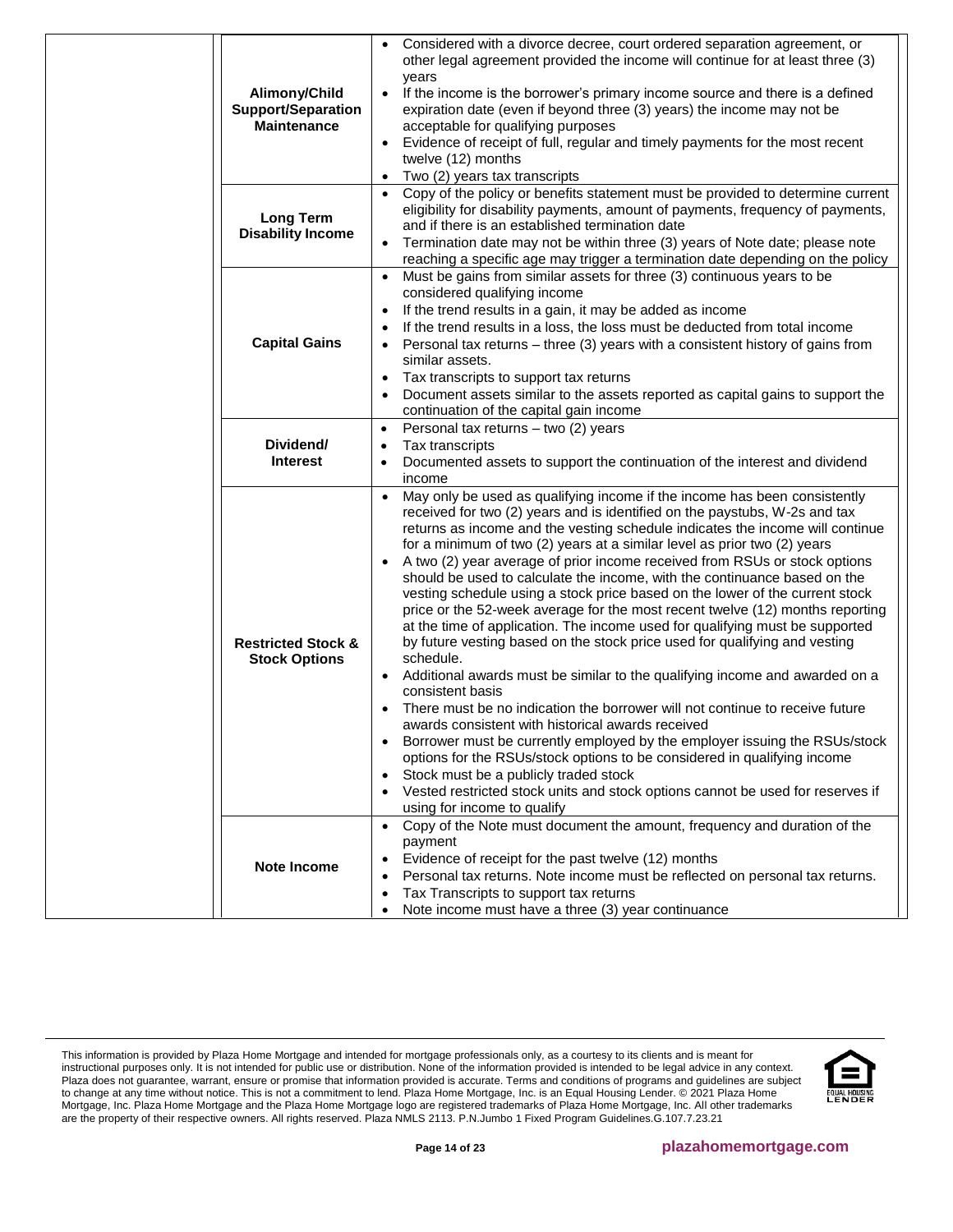| <b>Trust Income</b>                                                          | Income from trusts may be used if guaranteed and regular payments will continue<br>for at least three (3) years.<br>Regular receipt of trust income for the past twelve (12) months must be<br>documented<br>Copy of trust agreement or trustee statement showing:<br>Total amount of borrower designated trust funds<br>$\circ$<br>Terms of payment<br>$\circ$<br>Duration of trust<br>$\circ$<br>Evidence the trust is irrevocable<br>$\circ$<br>If trust fund assets are being used for down payment or closing costs, the loan<br>file must contain adequate documentation to indicate the withdrawal of the<br>assets will not negatively affect income                                                                                                                                                                                                                                                                                                                                                                                                                                                                                                                                                                                                                                                                                                                                                                                                                                                                                                                                                                                                                                                                                                                                                                                                                                                                                                                                                                                                                                                                                                       |  |
|------------------------------------------------------------------------------|--------------------------------------------------------------------------------------------------------------------------------------------------------------------------------------------------------------------------------------------------------------------------------------------------------------------------------------------------------------------------------------------------------------------------------------------------------------------------------------------------------------------------------------------------------------------------------------------------------------------------------------------------------------------------------------------------------------------------------------------------------------------------------------------------------------------------------------------------------------------------------------------------------------------------------------------------------------------------------------------------------------------------------------------------------------------------------------------------------------------------------------------------------------------------------------------------------------------------------------------------------------------------------------------------------------------------------------------------------------------------------------------------------------------------------------------------------------------------------------------------------------------------------------------------------------------------------------------------------------------------------------------------------------------------------------------------------------------------------------------------------------------------------------------------------------------------------------------------------------------------------------------------------------------------------------------------------------------------------------------------------------------------------------------------------------------------------------------------------------------------------------------------------------------|--|
| <b>Foreign Income</b>                                                        | <b>YTD</b> paystub<br>$\bullet$<br>W-2 forms or the equivalent<br>Personal tax returns reflecting the foreign earned income. Income must be<br>reported on two (2) years US tax returns<br>Tax transcripts<br>$\bullet$<br><b>VVOE</b><br>$\bullet$<br>All income must be converted to US Currency<br>٠                                                                                                                                                                                                                                                                                                                                                                                                                                                                                                                                                                                                                                                                                                                                                                                                                                                                                                                                                                                                                                                                                                                                                                                                                                                                                                                                                                                                                                                                                                                                                                                                                                                                                                                                                                                                                                                            |  |
| Non-Taxable<br><b>Income</b>                                                 | Documentation must be provided to support continuation for three (3) years<br>$\bullet$<br>Income may be grossed up by applicable tax amount.<br>٠<br>Personal tax returns must be provided to confirm income is non-taxable<br>٠<br>Tax transcripts to support tax returns<br>٠<br>If the borrower is not required to file a federal tax return, gross up to 25%<br>$\bullet$                                                                                                                                                                                                                                                                                                                                                                                                                                                                                                                                                                                                                                                                                                                                                                                                                                                                                                                                                                                                                                                                                                                                                                                                                                                                                                                                                                                                                                                                                                                                                                                                                                                                                                                                                                                     |  |
|                                                                              |                                                                                                                                                                                                                                                                                                                                                                                                                                                                                                                                                                                                                                                                                                                                                                                                                                                                                                                                                                                                                                                                                                                                                                                                                                                                                                                                                                                                                                                                                                                                                                                                                                                                                                                                                                                                                                                                                                                                                                                                                                                                                                                                                                    |  |
| <b>All Properties</b><br><b>Except Departing</b><br><b>Primary Residence</b> | <b>Rental Income</b><br>Lease agreements must be provided if rental income is used for qualifying<br>$\bullet$<br>purposes<br>Current lease for each rental property, including commercial properties<br>$\circ$<br>listed in Part 1 of Schedule E of the 1040s; rent rolls are not allowed<br>If the current lease amount is less than the rental income reported on the<br>$\circ$<br>tax returns, justification for using the income from the tax returns must be<br>provided and warrant the use of the higher income; if there is no<br>justification, the lease amount less expense will be considered for rental<br>income/loss<br>For leases that have a roll over clause, or the property is in a state where<br>$\circ$<br>all leases roll over, the following requirements must be met:<br>Copy of most recent lease<br>٠<br>Current documentation to evidence receipt of rent (copy of check or<br>deposit into bank account) must be consistent with most recent<br>lease<br>Personal tax returns - two (2) years<br>$\bullet$<br>For properties listed on Schedule E, rental income should be calculated<br>using net rental income + depreciation + interest + taxes + insurance +<br>HOA divided by applicable months minus PITIA<br>If rental income is not available on the borrower's tax returns, net rental<br>$\circ$<br>income should be calculated using gross rents x 75% minus PITIA<br>Two (2) years tax transcripts<br>$\circ$<br>Net rental income may be added to the borrower's total monthly income; net<br>$\bullet$<br>rental losses must be added to the borrower's total monthly obligations<br>If the subject property is the borrower's primary residence (one (1) unit<br>$\bullet$<br>property or one (1) unit property with an accessory unit) and generation rental<br>income, the full PITIA should be included in the borrower's total monthly<br>obligations<br>If the subject property is the borrower's primary residence with two (2) units,<br>$\bullet$<br>rental income may be included for the unit not occupied by the borrower if the<br>requirements for a lease agreement and/or tax returns above are met |  |

This information is provided by Plaza Home Mortgage and intended for mortgage professionals only, as a courtesy to its clients and is meant for instructional purposes only. It is not intended for public use or distribution. None of the information provided is intended to be legal advice in any context. Plaza does not guarantee, warrant, ensure or promise that information provided is accurate. Terms and conditions of programs and guidelines are subject to change at any time without notice. This is not a commitment to lend. Plaza Home Mortgage, Inc. is an Equal Housing Lender. © 2021 Plaza Home Mortgage, Inc. Plaza Home Mortgage and the Plaza Home Mortgage logo are registered trademarks of Plaza Home Mortgage, Inc. All other trademarks are the property of their respective owners. All rights reserved. Plaza NMLS 2113. P.N.Jumbo 1 Fixed Program Guidelines.G.107.7.23.21

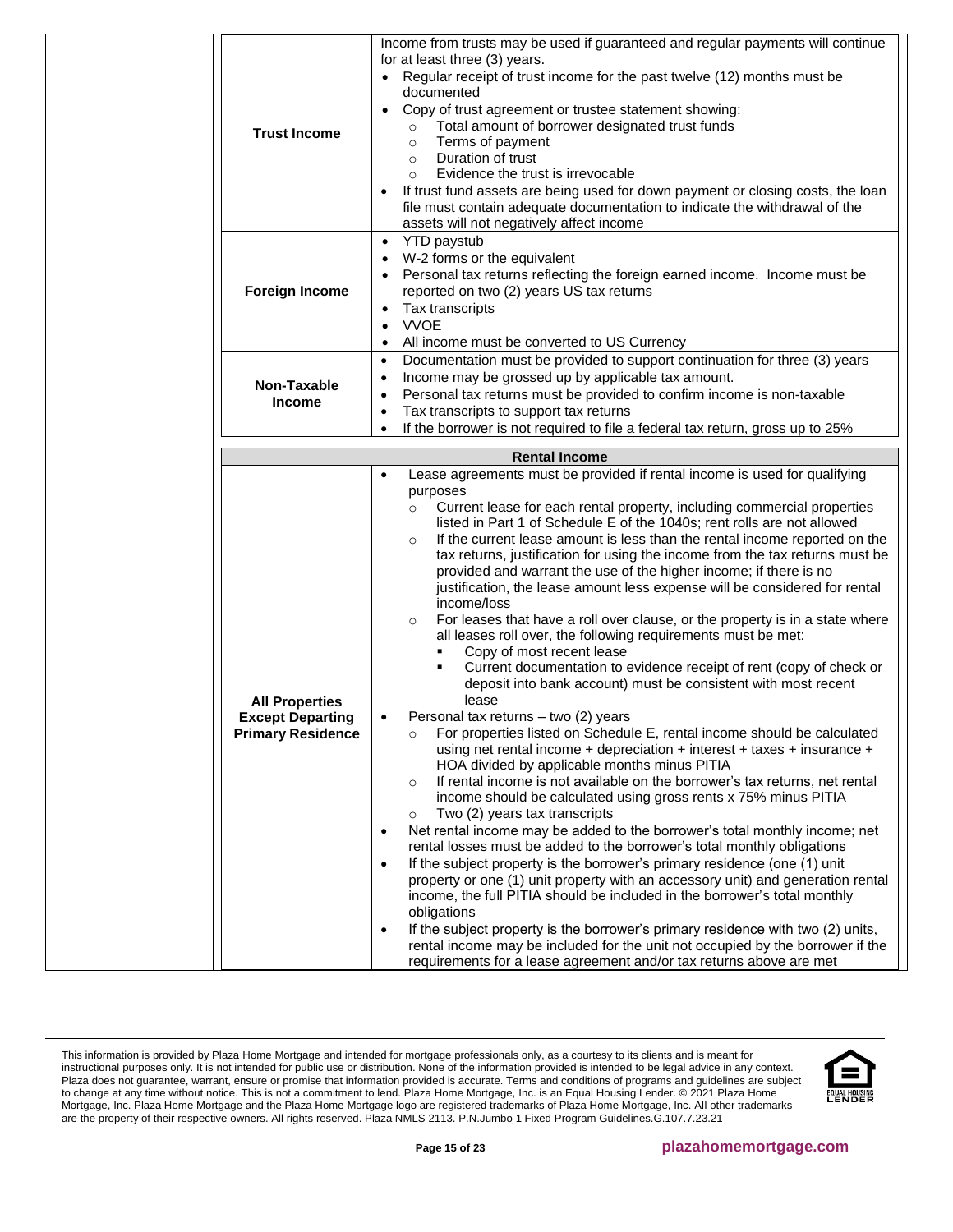| <b>Interested Party</b><br><b>Contributions</b>     | If the borrower is converting their current primary residence to a rental property<br>and using<br>rental income to qualify or offset the payment the following requirements apply:<br>Borrower must have documented equity in departure residence of 25%<br>$\bullet$<br><b>Departure</b><br>Documented equity may be evidenced by an exterior or full appraisal dated<br>$\bullet$<br><b>Residence</b><br>within six (6) months of subject transaction; or documented equity may be<br>evidenced by the original sales price and the current unpaid principal balance<br>Copy of current lease agreement<br>$\bullet$<br>Copy of security deposit and evidence of deposit to borrower's account<br>$\bullet$<br>Interested party contributions include funds contributed by the property seller, builder, real estate<br>agent/broker, mortgage lender or their affiliates and/or any other party with an interest in the real estate<br>transaction. The following restrictions for interested party contributions apply:<br>May only be used for closing costs and prepaid expenses and may not be used for down payment or<br>$\bullet$<br>reserves.<br>Maximum interested party contributions are limited to:<br>$\bullet$ |                                           |                        |                        |                                     |
|-----------------------------------------------------|----------------------------------------------------------------------------------------------------------------------------------------------------------------------------------------------------------------------------------------------------------------------------------------------------------------------------------------------------------------------------------------------------------------------------------------------------------------------------------------------------------------------------------------------------------------------------------------------------------------------------------------------------------------------------------------------------------------------------------------------------------------------------------------------------------------------------------------------------------------------------------------------------------------------------------------------------------------------------------------------------------------------------------------------------------------------------------------------------------------------------------------------------------------------------------------------------------------------------------|-------------------------------------------|------------------------|------------------------|-------------------------------------|
|                                                     |                                                                                                                                                                                                                                                                                                                                                                                                                                                                                                                                                                                                                                                                                                                                                                                                                                                                                                                                                                                                                                                                                                                                                                                                                                  |                                           | <b>LTV/CLTV/HCLTV</b>  |                        | <b>Maximum Seller Contributions</b> |
|                                                     |                                                                                                                                                                                                                                                                                                                                                                                                                                                                                                                                                                                                                                                                                                                                                                                                                                                                                                                                                                                                                                                                                                                                                                                                                                  | <b>Occupancy</b><br>Primary Residence and | $> 80\%$               |                        | 3%                                  |
|                                                     |                                                                                                                                                                                                                                                                                                                                                                                                                                                                                                                                                                                                                                                                                                                                                                                                                                                                                                                                                                                                                                                                                                                                                                                                                                  | Second Home                               | $\leq 80\%$            |                        | $6\%$                               |
|                                                     |                                                                                                                                                                                                                                                                                                                                                                                                                                                                                                                                                                                                                                                                                                                                                                                                                                                                                                                                                                                                                                                                                                                                                                                                                                  | <b>Investment Properties</b>              | All LTVs               |                        | 2%                                  |
| <b>Loan Limits</b>                                  | <b>Seller Concessions:</b><br>All seller concessions must be addressed in the sales contract, appraisal and HUD-1/CD.<br>$\bullet$<br>A seller concession is defined as any interested party contribution beyond the stated limits, in the above<br>$\bullet$<br>section, or any amounts not being used for closing costs or prepaid expenses (i.e., funds for repairs not<br>completed prior to closing is a seller concession).<br>If a seller concession is present, both the appraised value and sales price must be reduced by the<br>$\bullet$<br>concession amount for purposes of calculating the LTV/CLTV/HCLTV.                                                                                                                                                                                                                                                                                                                                                                                                                                                                                                                                                                                                        |                                           |                        |                        |                                     |
|                                                     |                                                                                                                                                                                                                                                                                                                                                                                                                                                                                                                                                                                                                                                                                                                                                                                                                                                                                                                                                                                                                                                                                                                                                                                                                                  |                                           | <b>Contiguous U.S.</b> |                        | Alaska & Hawaii                     |
|                                                     | <b>Units</b>                                                                                                                                                                                                                                                                                                                                                                                                                                                                                                                                                                                                                                                                                                                                                                                                                                                                                                                                                                                                                                                                                                                                                                                                                     | <b>Min Loan</b><br><b>Amount</b>          | <b>Max Loan Amount</b> | <b>Min Loan Amount</b> | <b>Max Loan Amount</b>              |
|                                                     | 1                                                                                                                                                                                                                                                                                                                                                                                                                                                                                                                                                                                                                                                                                                                                                                                                                                                                                                                                                                                                                                                                                                                                                                                                                                | \$548,251                                 | See Matrix             | \$822,376              | See Matrix                          |
|                                                     | $\overline{c}$                                                                                                                                                                                                                                                                                                                                                                                                                                                                                                                                                                                                                                                                                                                                                                                                                                                                                                                                                                                                                                                                                                                                                                                                                   | \$702,001                                 | See Matrix             | \$1,053,001            | See Matrix                          |
|                                                     | 3                                                                                                                                                                                                                                                                                                                                                                                                                                                                                                                                                                                                                                                                                                                                                                                                                                                                                                                                                                                                                                                                                                                                                                                                                                | \$848,501                                 | See Matrix             | \$,1272,751            | See Matrix                          |
|                                                     | 4                                                                                                                                                                                                                                                                                                                                                                                                                                                                                                                                                                                                                                                                                                                                                                                                                                                                                                                                                                                                                                                                                                                                                                                                                                | \$1,054,501                               | See Matrix             | \$1,581,751            | See Matrix                          |
|                                                     | The minimum loan amount is \$548,251 or \$1 above the standard conforming limit for the number of units.                                                                                                                                                                                                                                                                                                                                                                                                                                                                                                                                                                                                                                                                                                                                                                                                                                                                                                                                                                                                                                                                                                                         |                                           |                        |                        |                                     |
| <b>Max Financed</b><br><b>Properties / Exposure</b> | The borrower(s) may own a total of 4 financed, 1-4 unit residential properties, including the subject property<br>regardless of occupancy.                                                                                                                                                                                                                                                                                                                                                                                                                                                                                                                                                                                                                                                                                                                                                                                                                                                                                                                                                                                                                                                                                       |                                           |                        |                        |                                     |
|                                                     | Note:<br>Financed properties held in the name of an LLC or other corporation can be excluded from the<br>calculation of number of properties financed only in cases where the borrower is not personally<br>obligated for the mortgage.<br>Partial or joint ownership is considered the same as total ownership in the property.<br>$\bullet$<br>Ownership in commercial properties, multi-family properties containing 5 or more units, lots and<br>$\bullet$<br>properties owned free & clear are not included.<br>Maximum Loans/Maximum Exposure: A maximum of two Plaza Jumbo loans and no more than four total<br>Plaza loans are permitted to one borrower.                                                                                                                                                                                                                                                                                                                                                                                                                                                                                                                                                                |                                           |                        |                        |                                     |
| <b>Mortgage Insurance</b>                           |                                                                                                                                                                                                                                                                                                                                                                                                                                                                                                                                                                                                                                                                                                                                                                                                                                                                                                                                                                                                                                                                                                                                                                                                                                  | Not applicable, regardless of LTV.        |                        |                        |                                     |
| Occupancy                                           | Owner-occupied primary residences<br>$\bullet$                                                                                                                                                                                                                                                                                                                                                                                                                                                                                                                                                                                                                                                                                                                                                                                                                                                                                                                                                                                                                                                                                                                                                                                   |                                           |                        |                        |                                     |
|                                                     | Second homes<br>$\bullet$                                                                                                                                                                                                                                                                                                                                                                                                                                                                                                                                                                                                                                                                                                                                                                                                                                                                                                                                                                                                                                                                                                                                                                                                        |                                           |                        |                        |                                     |

This information is provided by Plaza Home Mortgage and intended for mortgage professionals only, as a courtesy to its clients and is meant for instructional purposes only. It is not intended for public use or distribution. None of the information provided is intended to be legal advice in any context. Plaza does not guarantee, warrant, ensure or promise that information provided is accurate. Terms and conditions of programs and guidelines are subject to change at any time without notice. This is not a commitment to lend. Plaza Home Mortgage, Inc. is an Equal Housing Lender. © 2021 Plaza Home Mortgage, Inc. Plaza Home Mortgage and the Plaza Home Mortgage logo are registered trademarks of Plaza Home Mortgage, Inc. All other trademarks are the property of their respective owners. All rights reserved. Plaza NMLS 2113. P.N.Jumbo 1 Fixed Program Guidelines.G.107.7.23.21

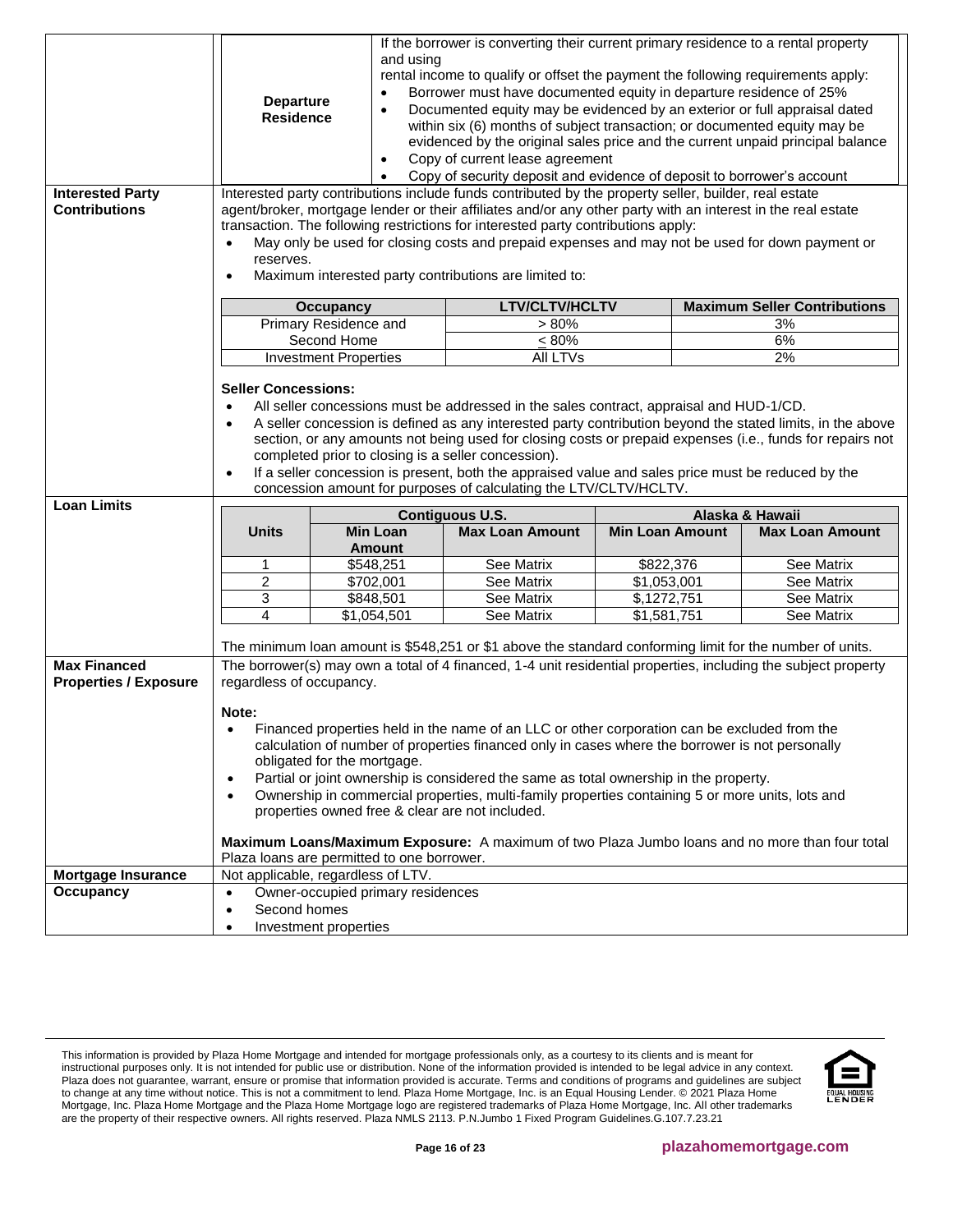| <b>Property Eligibility</b> | <b>Eligible Properties:</b>                                                                                                                                                                                       |  |  |
|-----------------------------|-------------------------------------------------------------------------------------------------------------------------------------------------------------------------------------------------------------------|--|--|
|                             | Attached/detached SFRs                                                                                                                                                                                            |  |  |
|                             | Attached/detached PUDs<br>$\bullet$                                                                                                                                                                               |  |  |
|                             | Condos<br>$\bullet$                                                                                                                                                                                               |  |  |
|                             | Co-ops in the states of California, Connecticut, Florida, Illinois, Maryland, New Jersey, New York or<br>$\bullet$                                                                                                |  |  |
|                             | Washington D.C                                                                                                                                                                                                    |  |  |
|                             | 1-4 units                                                                                                                                                                                                         |  |  |
|                             |                                                                                                                                                                                                                   |  |  |
|                             | Condominiums:                                                                                                                                                                                                     |  |  |
|                             | Attached condos must be Fannie Mae Warrantable                                                                                                                                                                    |  |  |
|                             | Limited review allowed for attached units in established condominium projects                                                                                                                                     |  |  |
|                             | • Eligible transactions as per Fannie Mae guidelines                                                                                                                                                              |  |  |
|                             | • Projects located in Florida are not eligible for limited review                                                                                                                                                 |  |  |
|                             | CPM or PERS allowed<br>$\circ$                                                                                                                                                                                    |  |  |
|                             | Full Review allowed. Warranty to Fannie Mae full review guidelines<br>$\circ$                                                                                                                                     |  |  |
|                             | Projects with 2-4 units - no condominium review or condominium warranty is required. Fannie<br>$\circ$                                                                                                            |  |  |
|                             | Mae basic requirements apply                                                                                                                                                                                      |  |  |
|                             | Florida attached condominiums limited to 50% LTV/CLTV/HCLTV on investment transactions<br>$\circ$                                                                                                                 |  |  |
|                             | Condominium documents to support condominium eligibility review must be no older than 120<br>$\circ$                                                                                                              |  |  |
|                             | days from Note date                                                                                                                                                                                               |  |  |
|                             | Condominiums - Detached (including site condominiums)                                                                                                                                                             |  |  |
|                             | No condominium review or condominium warranty is required. Fannie Mae basic requirements                                                                                                                          |  |  |
|                             | apply                                                                                                                                                                                                             |  |  |
|                             | Properties with $> 10 \leq 40$ acres:                                                                                                                                                                             |  |  |
|                             | 20, 25 or 30-year fixed rate only<br>$\bullet$                                                                                                                                                                    |  |  |
|                             | Maximum 35% land to value<br>$\bullet$                                                                                                                                                                            |  |  |
|                             | No income producing attributes<br>$\bullet$                                                                                                                                                                       |  |  |
|                             | Properties > 20 acres reduce maximum LTV by 10%<br>$\bullet$                                                                                                                                                      |  |  |
|                             |                                                                                                                                                                                                                   |  |  |
|                             | <b>Miscellaneous:</b>                                                                                                                                                                                             |  |  |
|                             | Leaseholds must meet Fannie Mae requirements<br>$\bullet$                                                                                                                                                         |  |  |
|                             | Deed/resale restrictions must meet Fannie Mae requirements<br>$\bullet$                                                                                                                                           |  |  |
|                             | Properties with solar panels must meet Fannie Mae requirements<br>$\bullet$                                                                                                                                       |  |  |
|                             |                                                                                                                                                                                                                   |  |  |
|                             | <b>Unpermitted Additions:</b><br>Properties with unpermitted additions will be reviewed on a case-by-case basis.                                                                                                  |  |  |
|                             |                                                                                                                                                                                                                   |  |  |
|                             | The property must meet zoning requirements and the appraiser must identify that the improvements have<br>been made in a workmanlike manner and are consistent with the architecture of the remainder of the home. |  |  |
|                             |                                                                                                                                                                                                                   |  |  |
|                             | <b>Ineligible Properties:</b>                                                                                                                                                                                     |  |  |
|                             | 2-4 unit second home properties<br>$\bullet$                                                                                                                                                                      |  |  |
|                             | 3-4 unit owner occupied properties<br>$\bullet$                                                                                                                                                                   |  |  |
|                             | Condotels/Condo Hotels<br>$\bullet$                                                                                                                                                                               |  |  |
|                             | Manufactured Homes/Mobile Homes<br>$\bullet$                                                                                                                                                                      |  |  |
|                             | Mixed-Use Properties<br>$\bullet$                                                                                                                                                                                 |  |  |
|                             | Model Home Leasebacks<br>$\bullet$                                                                                                                                                                                |  |  |
|                             | Non-Warrantable Condominiums<br>$\bullet$                                                                                                                                                                         |  |  |
|                             | Properties with condition rating of C5/C6<br>$\bullet$                                                                                                                                                            |  |  |
|                             | Properties with construction rating of Q6<br>$\bullet$                                                                                                                                                            |  |  |
|                             | Properties located in areas where a valid security interest in the property cannot be obtained<br>$\bullet$                                                                                                       |  |  |
|                             | Properties >40 acres<br>$\bullet$                                                                                                                                                                                 |  |  |
|                             | Properties with a private transfer fee covenant unless the covenant is excluded under 12CFR 1228 as<br>$\bullet$                                                                                                  |  |  |
|                             | an excepted transfer fee covenant                                                                                                                                                                                 |  |  |
|                             | Tenants-in-Common projects (TICs)                                                                                                                                                                                 |  |  |
|                             | Unique properties<br>$\bullet$                                                                                                                                                                                    |  |  |
|                             | Working farms, ranches or orchards<br>$\bullet$                                                                                                                                                                   |  |  |
|                             | Commercial properties<br>٠                                                                                                                                                                                        |  |  |

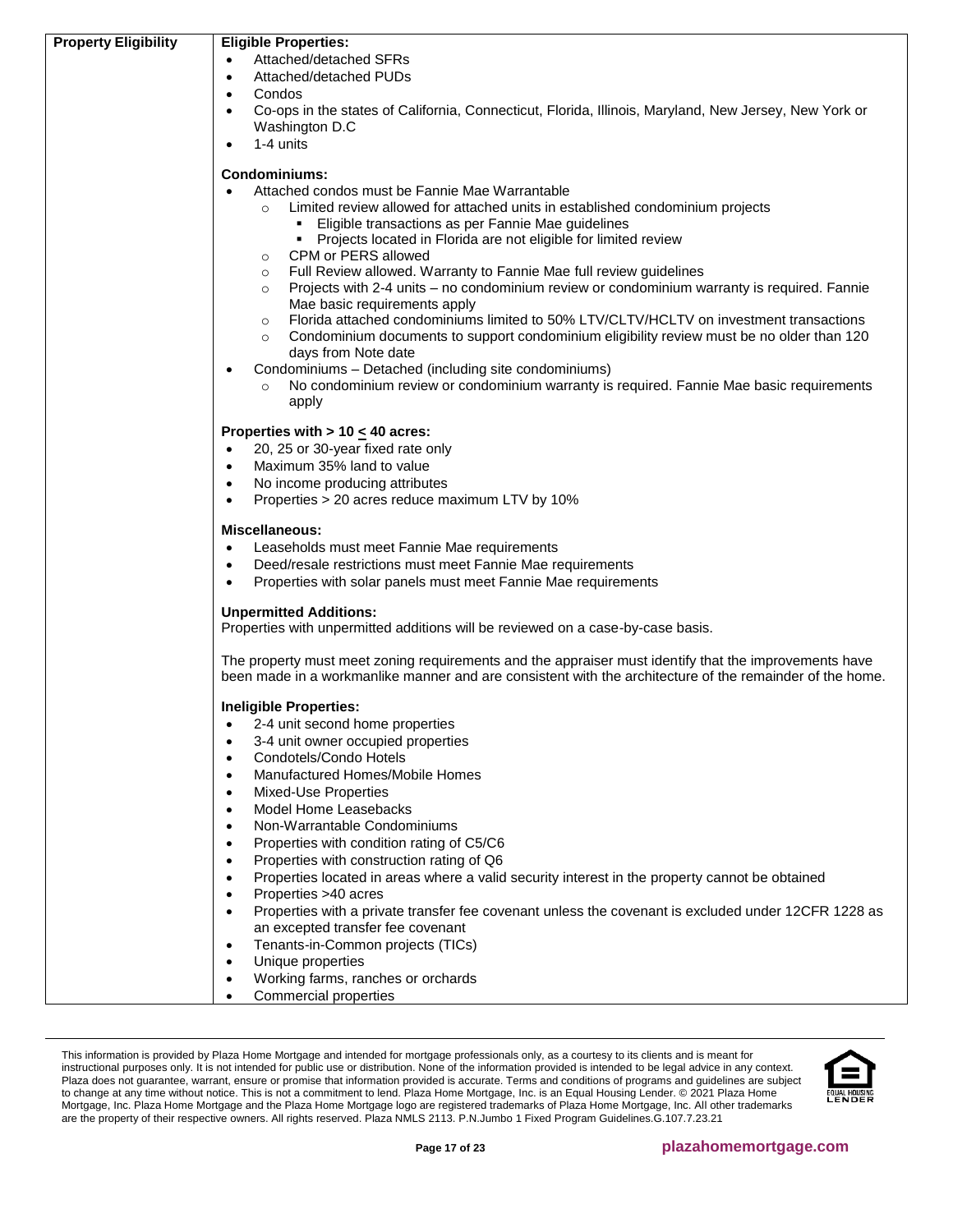|                          | Geodesic dome homes<br>$\bullet$                                                                                                                                                                                                                                                                                                                                                                                                                                                                                                                                                                                                                                                                                                                                                                                                                                  |
|--------------------------|-------------------------------------------------------------------------------------------------------------------------------------------------------------------------------------------------------------------------------------------------------------------------------------------------------------------------------------------------------------------------------------------------------------------------------------------------------------------------------------------------------------------------------------------------------------------------------------------------------------------------------------------------------------------------------------------------------------------------------------------------------------------------------------------------------------------------------------------------------------------|
|                          | Geothermal homes<br>$\bullet$<br>Timeshares<br>$\bullet$                                                                                                                                                                                                                                                                                                                                                                                                                                                                                                                                                                                                                                                                                                                                                                                                          |
|                          | Properties subject to existing oil or gas leases (exceptions allowed case-by-case)<br>$\bullet$                                                                                                                                                                                                                                                                                                                                                                                                                                                                                                                                                                                                                                                                                                                                                                   |
|                          | Properties located on Indian/Native American tribal land<br>$\bullet$                                                                                                                                                                                                                                                                                                                                                                                                                                                                                                                                                                                                                                                                                                                                                                                             |
|                          | Properties with UCC filings <sup>1</sup> , private transfer covenants, mechanics liens and other items that would<br>$\bullet$<br>impact title (including PACE liens), marketability or foreclosure are not allowed. <sup>1</sup> Properties with solar                                                                                                                                                                                                                                                                                                                                                                                                                                                                                                                                                                                                           |
|                          | panels are eligible and must follow Fannie Mae guidelines.                                                                                                                                                                                                                                                                                                                                                                                                                                                                                                                                                                                                                                                                                                                                                                                                        |
| <b>Property Flips</b>    | Non-Arm's Length or Identity of Interest transactions are not permitted.<br>$\bullet$                                                                                                                                                                                                                                                                                                                                                                                                                                                                                                                                                                                                                                                                                                                                                                             |
|                          | There can be no pattern of previous flipping as evidenced by multiple transfers in the last 12 months.<br>$\bullet$                                                                                                                                                                                                                                                                                                                                                                                                                                                                                                                                                                                                                                                                                                                                               |
|                          | No double escrows or assignment of sales contract.<br>$\bullet$                                                                                                                                                                                                                                                                                                                                                                                                                                                                                                                                                                                                                                                                                                                                                                                                   |
|                          | Seller of record must own the property at the time of the purchase contract.<br>$\bullet$<br>For properties purchased by the seller of the property within ninety (90) days of the fully executed<br>$\bullet$                                                                                                                                                                                                                                                                                                                                                                                                                                                                                                                                                                                                                                                    |
|                          | purchase contract the following requirements apply:                                                                                                                                                                                                                                                                                                                                                                                                                                                                                                                                                                                                                                                                                                                                                                                                               |
|                          | Second full appraisal is required<br>$\circ$                                                                                                                                                                                                                                                                                                                                                                                                                                                                                                                                                                                                                                                                                                                                                                                                                      |
|                          | Property seller on the purchase contract is the owner of record<br>$\circ$                                                                                                                                                                                                                                                                                                                                                                                                                                                                                                                                                                                                                                                                                                                                                                                        |
|                          | Increases in value should be documented with commentary from the appraiser and recent paired<br>$\circ$<br>sale                                                                                                                                                                                                                                                                                                                                                                                                                                                                                                                                                                                                                                                                                                                                                   |
|                          | NOTE: The above requirements do not apply if the property seller is a bank that received the<br>$\circ$                                                                                                                                                                                                                                                                                                                                                                                                                                                                                                                                                                                                                                                                                                                                                           |
|                          | property as a result of foreclosure or deed-in lieu                                                                                                                                                                                                                                                                                                                                                                                                                                                                                                                                                                                                                                                                                                                                                                                                               |
| <b>Qualifying Ratios</b> | Refer to the Eligibility Matrix for qualifying ratios.<br>$\bullet$<br>43% for LTVs $\leq$ 80%<br>$\bullet$                                                                                                                                                                                                                                                                                                                                                                                                                                                                                                                                                                                                                                                                                                                                                       |
|                          | 36% for LTVs > 80%<br>$\bullet$                                                                                                                                                                                                                                                                                                                                                                                                                                                                                                                                                                                                                                                                                                                                                                                                                                   |
|                          | Transactions resulting in significant payment shock should always be considered by the underwriter.<br>$\bullet$                                                                                                                                                                                                                                                                                                                                                                                                                                                                                                                                                                                                                                                                                                                                                  |
|                          | The borrower's income must clearly support the borrower's ability to make the higher monthly payment.                                                                                                                                                                                                                                                                                                                                                                                                                                                                                                                                                                                                                                                                                                                                                             |
|                          | It is always at the underwriter's discretion to require additional verification of assets or a larger down<br>payment as a compensating factor for a loan with high payment shock.                                                                                                                                                                                                                                                                                                                                                                                                                                                                                                                                                                                                                                                                                |
|                          | For other properties owned, documentation to confirm the amount and/or presence or absence of<br>$\bullet$                                                                                                                                                                                                                                                                                                                                                                                                                                                                                                                                                                                                                                                                                                                                                        |
|                          | liability for P&I, taxes, insurance, HOA dues, lease payments or other property-related expenses must                                                                                                                                                                                                                                                                                                                                                                                                                                                                                                                                                                                                                                                                                                                                                             |
|                          | be provided.                                                                                                                                                                                                                                                                                                                                                                                                                                                                                                                                                                                                                                                                                                                                                                                                                                                      |
|                          | Revolving Charges/Lines of Credit: The monthly payment on revolving accounts with a balance must be<br>included in the borrower's DTI, regardless of the number of months remaining. If the credit report does not<br>reflect a payment and the actual payment cannot be determined, a minimum payment may be calculated<br>using the greater of \$10 or 5%.                                                                                                                                                                                                                                                                                                                                                                                                                                                                                                      |
|                          | Installment Debt: Installment debts lasting ten (10) months or more must be included in the DTI.                                                                                                                                                                                                                                                                                                                                                                                                                                                                                                                                                                                                                                                                                                                                                                  |
|                          | Payoff of or Paydown of Debt: Payoff or paydown of debt solely to qualify must be carefully evaluated and<br>considered in the overall loan analysis. The borrower's history of credit use should be a factor in determining<br>whether the appropriate approach is to include or exclude debt for qualification. As a rule of thumb:<br>Installment loans that are being paid off or paid down to 10 or fewer remaining monthly payments<br>should generally not be included in the borrower's long-term debt.<br>If a revolving account is to be paid off and closed, a monthly payment on the current outstanding<br>$\bullet$<br>balance may not need to be included in the borrower's long-term debt, i.e., not included in the DTI ratio.                                                                                                                   |
|                          | 30-day Charge Accounts: If the credit report reflects an open-end of net thirty (30) day account, the<br>balance owing must be subtracted from liquid assets.                                                                                                                                                                                                                                                                                                                                                                                                                                                                                                                                                                                                                                                                                                     |
|                          | <b>HELOCs &amp; Other Real Estate Owned:</b><br>HELOCS with a current outstanding balance with no payment reflected on the credit report may have<br>$\bullet$<br>the payment documented with a current billing statement.<br>HELOCs with a current \$0 balance do not need a payment included in the DTI unless using for down<br>$\bullet$<br>payment or closing costs.<br>Other REO: Monthly PITIA for any additional properties owned by the borrower including second homes<br>$\bullet$<br>and investment properties with a negative cash flow must be included in the DTI. Principal, interest, tax,<br>insurance and assessments must be documented for all REO. It is not acceptable to simply use the<br>REO payment on the credit report.<br>REO owned free and clear: Current real estate taxes and insurance on properties owned free and clear<br>٠ |
|                          | must be documented and included in the DTI.                                                                                                                                                                                                                                                                                                                                                                                                                                                                                                                                                                                                                                                                                                                                                                                                                       |

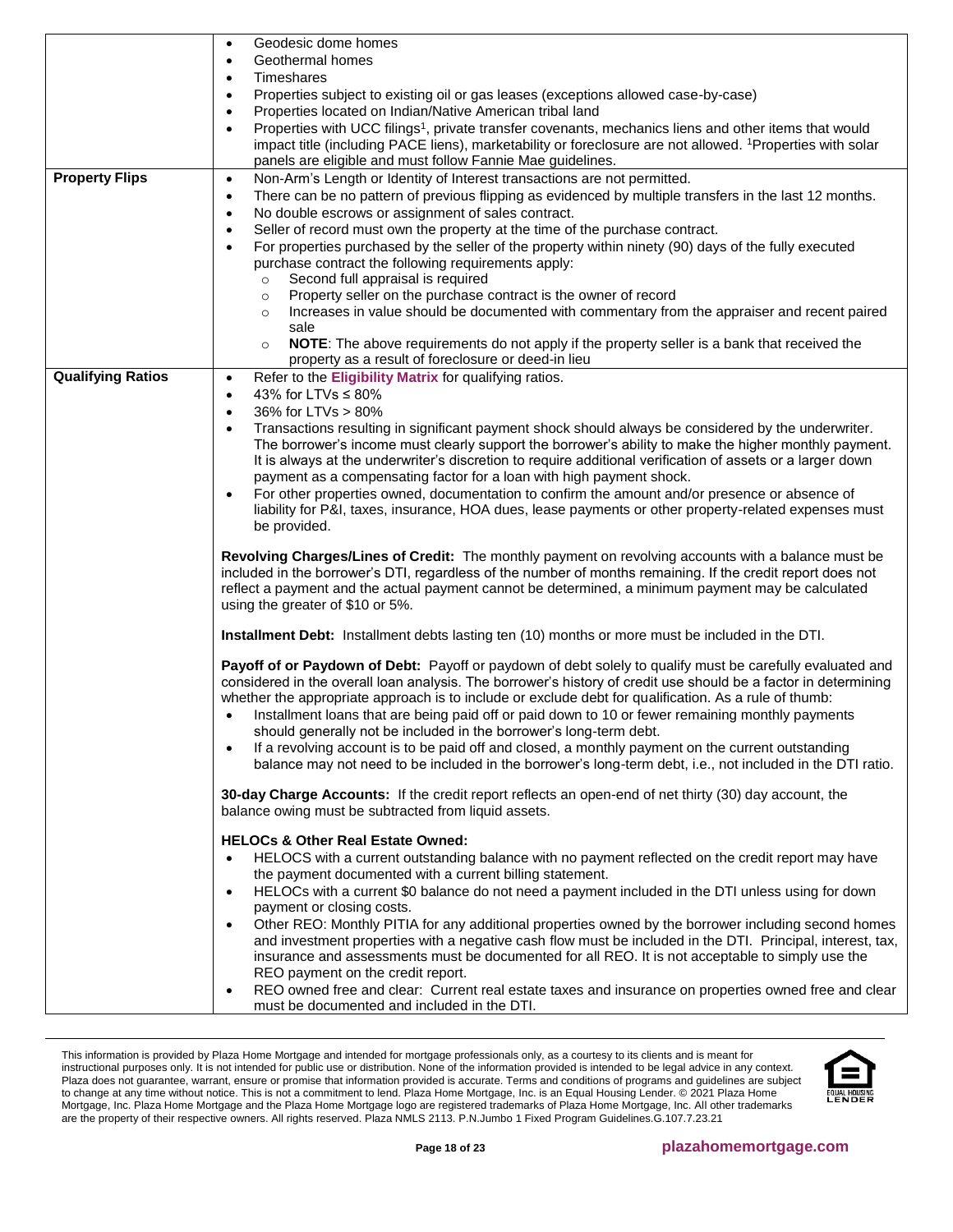| Student Loans: For all student loans, whether deferred, in forbearance, or in repayment, a monthly<br>payment must be included in the borrower's monthly debt obligation.                                                                                                                                                 |
|---------------------------------------------------------------------------------------------------------------------------------------------------------------------------------------------------------------------------------------------------------------------------------------------------------------------------|
| If a monthly payment is provided on the credit report, the amount indicated for the monthly payment<br>$\bullet$<br>may be used in qualifying.                                                                                                                                                                            |
| If the credit report does not provide a monthly payment or if it shows \$0 as the monthly payment, the<br>monthly payment may be one of the options below:                                                                                                                                                                |
| Loan payment indicated on student loan documentation verifying monthly payment is based on an<br>$\circ$<br>income-driven plan                                                                                                                                                                                            |
| For deferred loans or loans in forbearance:<br>$\circ$                                                                                                                                                                                                                                                                    |
| • 1% of the outstanding loan balance (even if this amount is lower than the actual fully                                                                                                                                                                                                                                  |
| amortizing payment) or<br>A fully amortizing payment using the documented loan repayment terms                                                                                                                                                                                                                            |
|                                                                                                                                                                                                                                                                                                                           |
| Auto Lease Payments: Lease payments, regardless of the number of payments remaining, must be<br>included in the DTI.                                                                                                                                                                                                      |
| Loans Secured by Financial Assets: Life insurance policies, 401(k), IRAs, CDs, etc., do not require a<br>payment to be included in the DTI if documentation is provided to show the borrower's financial asset as<br>collateral for the loan.                                                                             |
| Child Support, Alimony, & Separate Maintenance Payments: Payments must be included in qualifying                                                                                                                                                                                                                          |
| DTI unless it is fully documented that there are 10 or fewer payments remaining.                                                                                                                                                                                                                                          |
| Separation Agreement dated prior to 1/1/19: Payments must be deducted from the borrower's<br>$\bullet$<br>income.                                                                                                                                                                                                         |
| Agreement dated on or after 1/1/19: Payments must be treated as a liability.<br>$\bullet$                                                                                                                                                                                                                                 |
| <b>Contingent Liabilities:</b>                                                                                                                                                                                                                                                                                            |
| Co-Signed Loans: The monthly payment on a co-signed loan may be excluded from the DTI if<br>$\bullet$                                                                                                                                                                                                                     |
| evidence of timely payments made by the primary obligor (other than the borrower) is provided for the<br>most recent twelve (12) months and there are no late payments reporting on the account.                                                                                                                          |
| Court Order: If the obligation to make payments on a debt has been assigned to another person by a<br>$\bullet$                                                                                                                                                                                                           |
| court order, the payment may be excluded from the DTI if the following documents are provided:<br>Copy of the court order<br>$\circ$                                                                                                                                                                                      |
| For mortgage debt, a copy of the document transferring ownership of property<br>$\circ$                                                                                                                                                                                                                                   |
| If transfer of ownership has not taken place, any late payments associated with the repayment of<br>$\circ$<br>the debt owing on the mortgage property should be considered when reviewing the borrower's                                                                                                                 |
| credit profile.                                                                                                                                                                                                                                                                                                           |
| Assumption with No Release of Liability: The debt on a previous mortgage may be excluded from<br>$\bullet$<br>the DTI with evidence that the borrower no longer owns the property. The following requirements apply:<br>Payment history must be provided showing the mortgage on the assumed property has been<br>$\circ$ |
| current during the previous twelve (12) months, or                                                                                                                                                                                                                                                                        |
| The value on the property, as established by an appraisal or sales price on the HUD-1/CD,<br>$\circ$<br>results in an LTV of 75% or less                                                                                                                                                                                  |
| <b>Departure Residence:</b>                                                                                                                                                                                                                                                                                               |
| Departure Residence Pending Sale: To exclude the payment for a borrower's primary residence that                                                                                                                                                                                                                          |
| is pending sale but will close after the subject transaction, the following requirements must be met:<br>A copy of an executed sales contract for the property pending sale and confirmation all<br>$\circ$                                                                                                               |
| contingences have been cleared/satisfied                                                                                                                                                                                                                                                                                  |
| The pending sale transaction must be arm's length<br>$\circ$                                                                                                                                                                                                                                                              |
| The closing date for the departure residence must be within thirty (30) days of the subject<br>$\circ$                                                                                                                                                                                                                    |
| transaction Note date<br>Six (6) months reserves must be verified for the PITIA of the departure residence<br>$\circ$                                                                                                                                                                                                     |
| Departure Residence Subject to Guaranteed Buy-Out with Corporation Relocation: To exclude                                                                                                                                                                                                                                 |
| the payment for a borrower's primary residence that is part of a Corporate Relocation, the following                                                                                                                                                                                                                      |
| requirements must be met:<br>Copy of the executed buy-out agreement verifying the borrower has no additional financial<br>$\circ$                                                                                                                                                                                         |
| responsibility toward the departing residence once the property has been transferred to the third                                                                                                                                                                                                                         |
| party                                                                                                                                                                                                                                                                                                                     |
| Guaranteed buy-out by the third party must occur within four (4) months of the fully executed<br>$\circ$<br>guaranteed buy-out agreement                                                                                                                                                                                  |
|                                                                                                                                                                                                                                                                                                                           |

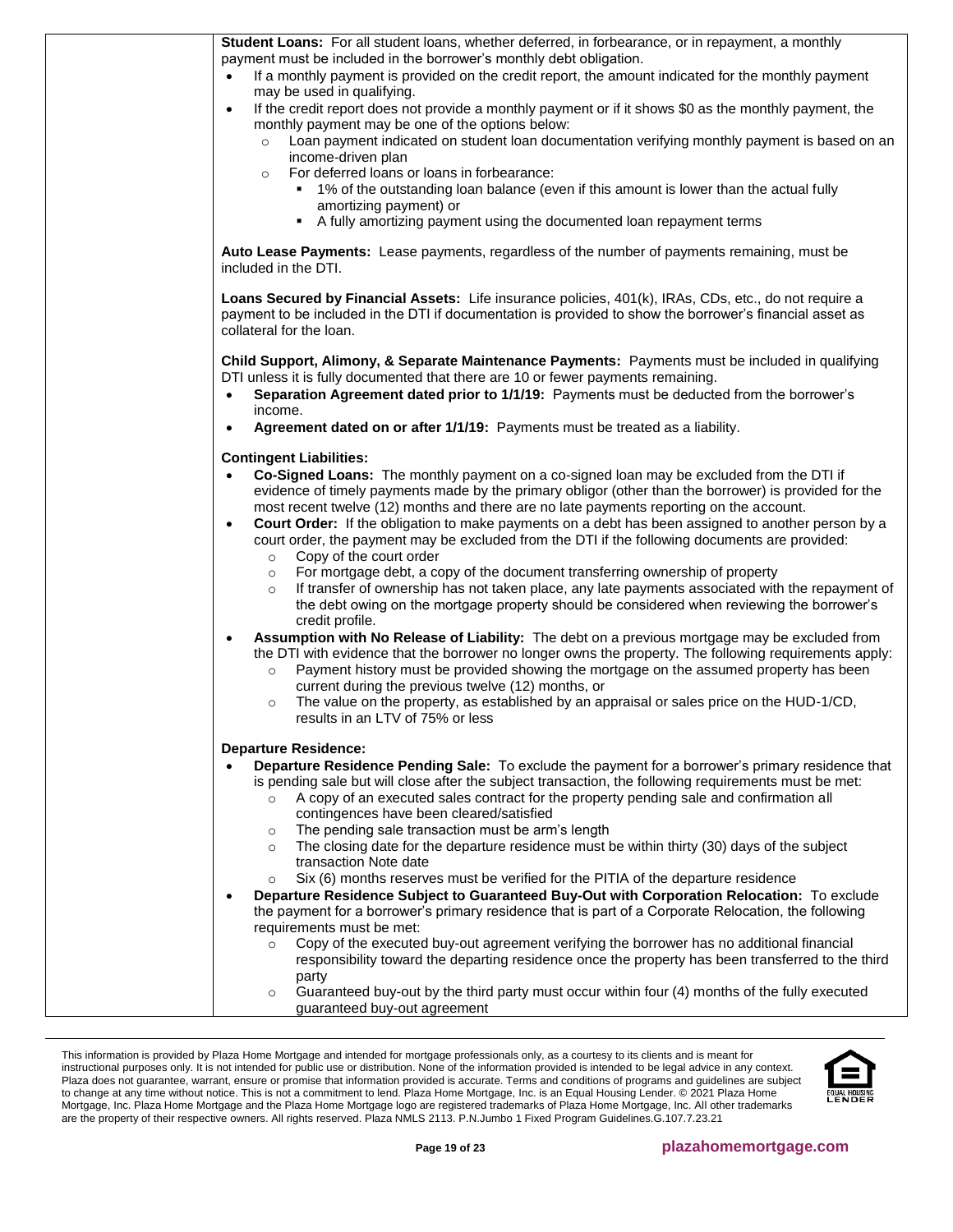<span id="page-19-0"></span>

|                                        | Evidence of receipt of equity advance if funds will be used for down payment or closing costs<br>$\circ$<br>Verification of an additional six (6) months PITIA of the departure residence<br>$\circ$                                                                 |                                                                                                                                                                                                                                                                                                                                                                                                                                                                                                                                                                                                                                                                                                                                                                                                                                                                                                                                                                                                                                                      |                          |  |
|----------------------------------------|----------------------------------------------------------------------------------------------------------------------------------------------------------------------------------------------------------------------------------------------------------------------|------------------------------------------------------------------------------------------------------------------------------------------------------------------------------------------------------------------------------------------------------------------------------------------------------------------------------------------------------------------------------------------------------------------------------------------------------------------------------------------------------------------------------------------------------------------------------------------------------------------------------------------------------------------------------------------------------------------------------------------------------------------------------------------------------------------------------------------------------------------------------------------------------------------------------------------------------------------------------------------------------------------------------------------------------|--------------------------|--|
|                                        | Pending Litigation: If the 1003, title commitment or credit documents indicate that the borrower is party to a<br>lawsuit, additional documentation must be obtained to determine no negative impact on the borrower's ability<br>to repay, assets or collateral.    |                                                                                                                                                                                                                                                                                                                                                                                                                                                                                                                                                                                                                                                                                                                                                                                                                                                                                                                                                                                                                                                      |                          |  |
| <b>Repair Escrows</b>                  |                                                                                                                                                                                                                                                                      | Loans with escrows for completion of postponed improvements (escrow holdbacks) are not eligible.                                                                                                                                                                                                                                                                                                                                                                                                                                                                                                                                                                                                                                                                                                                                                                                                                                                                                                                                                     |                          |  |
| <b>Reserves</b>                        | Refer to Assets for funds eligible for reserves.<br>$\bullet$<br>Minimum of three (3) months reserves must be liquid and from non-retirement sources. All reserves<br>$\bullet$<br>may come from retirement funds considered liquid for borrowers of retirement age. |                                                                                                                                                                                                                                                                                                                                                                                                                                                                                                                                                                                                                                                                                                                                                                                                                                                                                                                                                                                                                                                      |                          |  |
|                                        | <b>Occupancy</b>                                                                                                                                                                                                                                                     | <b>Loan Amount</b>                                                                                                                                                                                                                                                                                                                                                                                                                                                                                                                                                                                                                                                                                                                                                                                                                                                                                                                                                                                                                                   | <b>Required Reserves</b> |  |
|                                        |                                                                                                                                                                                                                                                                      | ≤ \$1,000,000 & LTV ≤ 80%                                                                                                                                                                                                                                                                                                                                                                                                                                                                                                                                                                                                                                                                                                                                                                                                                                                                                                                                                                                                                            | 6 months                 |  |
|                                        |                                                                                                                                                                                                                                                                      | $\leq$ \$1,000,000 & LTV > 80%                                                                                                                                                                                                                                                                                                                                                                                                                                                                                                                                                                                                                                                                                                                                                                                                                                                                                                                                                                                                                       | 12 months                |  |
|                                        | <b>Primary Residence</b>                                                                                                                                                                                                                                             | $$1,000,001 - $1,500,000 \le 80\%$                                                                                                                                                                                                                                                                                                                                                                                                                                                                                                                                                                                                                                                                                                                                                                                                                                                                                                                                                                                                                   | 9 months                 |  |
|                                        |                                                                                                                                                                                                                                                                      | $$1,000,001 - $1,500,000 > 80\%$                                                                                                                                                                                                                                                                                                                                                                                                                                                                                                                                                                                                                                                                                                                                                                                                                                                                                                                                                                                                                     | 15 months                |  |
|                                        |                                                                                                                                                                                                                                                                      | \$1,500,001 - \$2,000,000                                                                                                                                                                                                                                                                                                                                                                                                                                                                                                                                                                                                                                                                                                                                                                                                                                                                                                                                                                                                                            | 12 months                |  |
|                                        |                                                                                                                                                                                                                                                                      | $$2,000,001 - $2,500,000$                                                                                                                                                                                                                                                                                                                                                                                                                                                                                                                                                                                                                                                                                                                                                                                                                                                                                                                                                                                                                            | 24 months                |  |
|                                        |                                                                                                                                                                                                                                                                      | $\leq$ \$1,000,000                                                                                                                                                                                                                                                                                                                                                                                                                                                                                                                                                                                                                                                                                                                                                                                                                                                                                                                                                                                                                                   | 12 months                |  |
|                                        | Second Home                                                                                                                                                                                                                                                          | $$1,000,001 - $1,500,000$                                                                                                                                                                                                                                                                                                                                                                                                                                                                                                                                                                                                                                                                                                                                                                                                                                                                                                                                                                                                                            | 18 months                |  |
|                                        |                                                                                                                                                                                                                                                                      | $$1,500,001 - $2,000,000$                                                                                                                                                                                                                                                                                                                                                                                                                                                                                                                                                                                                                                                                                                                                                                                                                                                                                                                                                                                                                            | 24 months                |  |
|                                        |                                                                                                                                                                                                                                                                      | \$2,000,001 - \$2,500,000                                                                                                                                                                                                                                                                                                                                                                                                                                                                                                                                                                                                                                                                                                                                                                                                                                                                                                                                                                                                                            | 36 months                |  |
|                                        | <b>Investment Property</b>                                                                                                                                                                                                                                           | $\leq$ \$1,000,000<br>$$1,000,001 - $1,500,000$                                                                                                                                                                                                                                                                                                                                                                                                                                                                                                                                                                                                                                                                                                                                                                                                                                                                                                                                                                                                      | 18 months<br>24 months   |  |
|                                        |                                                                                                                                                                                                                                                                      |                                                                                                                                                                                                                                                                                                                                                                                                                                                                                                                                                                                                                                                                                                                                                                                                                                                                                                                                                                                                                                                      |                          |  |
|                                        |                                                                                                                                                                                                                                                                      | <b>Loan Amount</b>                                                                                                                                                                                                                                                                                                                                                                                                                                                                                                                                                                                                                                                                                                                                                                                                                                                                                                                                                                                                                                   | <b>Required Reserves</b> |  |
|                                        | <b>First-Time Homebuyer</b>                                                                                                                                                                                                                                          | ≤ \$1,000,000 & LTV ≤ 80%<br>$\leq$ \$1,000,000 & LTV > 80%                                                                                                                                                                                                                                                                                                                                                                                                                                                                                                                                                                                                                                                                                                                                                                                                                                                                                                                                                                                          | 12 months<br>18 months   |  |
|                                        |                                                                                                                                                                                                                                                                      | $$1,000,001 - $1,500,000 \le 80\%$                                                                                                                                                                                                                                                                                                                                                                                                                                                                                                                                                                                                                                                                                                                                                                                                                                                                                                                                                                                                                   | 15 months                |  |
|                                        |                                                                                                                                                                                                                                                                      | $$1,000,001 - $1,500,000 > 80\%$                                                                                                                                                                                                                                                                                                                                                                                                                                                                                                                                                                                                                                                                                                                                                                                                                                                                                                                                                                                                                     | 21 months                |  |
|                                        | Ineligible Sources for Reserves:<br>Gift funds<br>$\bullet$<br>Cash proceeds from the subject transaction<br>$\bullet$<br><b>Bridge loans</b><br>$\bullet$<br>$\bullet$<br>Proceeds from the sale of non-real estate assets                                          | Reserves and Multiple Financed Properties: All financed properties, other than the subject property,<br>require an additional 6 months PITIA reserves for each property.<br>Borrowed funds, including funds secured by other assets                                                                                                                                                                                                                                                                                                                                                                                                                                                                                                                                                                                                                                                                                                                                                                                                                  |                          |  |
| <b>Subordinate</b><br><b>Financing</b> | <b>HELOC</b> payoff:<br>If subject transaction is paying off a HELOC that is not included in the CLTV/HCLTV calculation, the loan file<br>must contain evidence the HELOC has been closed.                                                                           |                                                                                                                                                                                                                                                                                                                                                                                                                                                                                                                                                                                                                                                                                                                                                                                                                                                                                                                                                                                                                                                      |                          |  |
|                                        | $\bullet$<br>$\bullet$<br>$\bullet$<br>٠<br>Acceptable Subordinate Financing Types:<br>$\circ$<br>amortization.<br>$\circ$<br>$\circ$<br>$\circ$<br>maturity date<br>$\circ$                                                                                         | Subordinate financing is allowed per the Credit Matrix with the following requirements/restrictions:<br>Subordinate financing is not allowed for LTV > 80%.<br>Institutional financing only. Seller subordinate financing is not allowed.<br>Subordinate liens must be recorded and clearly subordinate to the first mortgage lien.<br>Full disclosure must be made on the existence of subordinate financing and the repayment terms.<br>Mortgages with regular payments that cover at least the interest due, resulting in no negative<br>Mortgage terms that require interest at a market rate.<br>Employer subordinate financing is allowed with the following requirements:<br>Employer must have an Employee Financing Assistance Program in place<br>Employer may require full repayment of the debt if the borrower's employment ceases before the<br>Financing may be structured in any of the following ways:<br>Fully amortizing level monthly payments<br>Deferred payments for some period before changing to fully amortizing payments |                          |  |

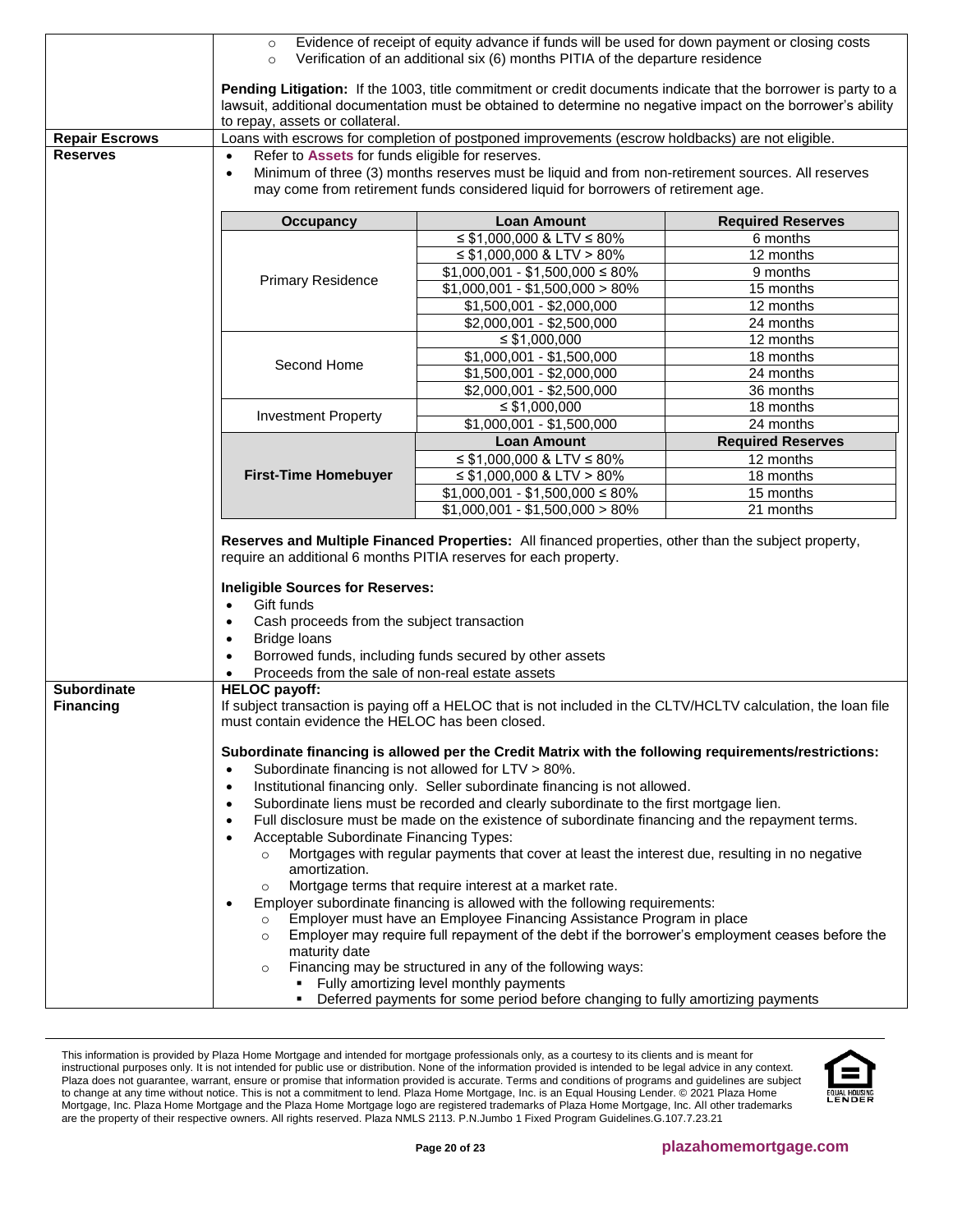|                                                       | Deferred payments over the entire term                                                                                                                                   |  |  |
|-------------------------------------------------------|--------------------------------------------------------------------------------------------------------------------------------------------------------------------------|--|--|
|                                                       | Forgiveness of debt over time                                                                                                                                            |  |  |
|                                                       | Balloon payment of no less than five (5) years, or the borrower must have sufficient liquidity to                                                                        |  |  |
|                                                       | pay off the subordinate lien                                                                                                                                             |  |  |
|                                                       | Down payment and closing cost assistance subordinate financing is not permitted.                                                                                         |  |  |
| <b>Temporary Buydowns</b><br><b>Texas Home Equity</b> | Not allowed.<br>Texas Section 50(a)(6) transactions:                                                                                                                     |  |  |
|                                                       | 1-unit primary residence only<br>$\bullet$                                                                                                                               |  |  |
|                                                       | 30-year fixed rate only<br>$\bullet$                                                                                                                                     |  |  |
|                                                       | Regardless if the new loan is a rate/term or cash-out refinance, any loan classified under Texas law as<br>$\bullet$                                                     |  |  |
|                                                       | a Texas 50(a)(6), must follow the cash-out eligibility matrix and be locked as a cash-out refinance.                                                                     |  |  |
| <b>Transactions</b>                                   | Purchase<br>$\bullet$                                                                                                                                                    |  |  |
|                                                       | Rate/Term Refinance<br>$\bullet$                                                                                                                                         |  |  |
|                                                       | Cash-Out Refinance                                                                                                                                                       |  |  |
|                                                       |                                                                                                                                                                          |  |  |
|                                                       | <b>Rate/Term Refinance:</b>                                                                                                                                              |  |  |
|                                                       | The new loan amount is limited to pay off the current first lien mortgage, any seasoned non-first lien                                                                   |  |  |
|                                                       | mortgages, closing costs and prepaid items.                                                                                                                              |  |  |
|                                                       | If the first mortgage is a HELOC, evidence it was a purchase money HELOC or it is a seasoned HELOC<br>$\bullet$                                                          |  |  |
|                                                       | that has been in place for twelve (12) months and total draws do not exceed \$2000 in the most recent<br>twelve (12) months.                                             |  |  |
|                                                       | A seasoned non-first lien mortgage is a purchase money mortgage or a mortgage that has been in<br>$\bullet$                                                              |  |  |
|                                                       | place for twelve (12) months.                                                                                                                                            |  |  |
|                                                       | A seasoned equity line is defined as not having draws totaling over \$2000 in the most recent twelve (12)<br>$\bullet$                                                   |  |  |
|                                                       | months. Withdrawal activity must be documented with a transaction history.                                                                                               |  |  |
|                                                       | Max cash back at closing is limited to 1% of the new loan amount.<br>$\bullet$                                                                                           |  |  |
|                                                       | Properties inherited less than twelve (12) months prior to application date can be considered for a<br>$\bullet$                                                         |  |  |
|                                                       | rate/term refinance transaction if the following requirements are met:                                                                                                   |  |  |
|                                                       | Must have clear title or copy of probate evidencing borrower was awarded the property.<br>$\circ$                                                                        |  |  |
|                                                       | A copy of the will or probate document must be provided, along with the buy-out agreement<br>$\circ$                                                                     |  |  |
|                                                       | signed by all beneficiaries.<br>Borrower retains sole ownership of the property after the pay out of the other beneficiaries.                                            |  |  |
|                                                       | $\circ$<br>Cash back to borrower not to exceed 1% of the loan amount.<br>$\circ$                                                                                         |  |  |
|                                                       |                                                                                                                                                                          |  |  |
|                                                       | <b>Cash-Out Refinance:</b>                                                                                                                                               |  |  |
|                                                       | Borrower must have owned the property for at least six (6) months. If the property is owned free and clear                                                               |  |  |
|                                                       | and six (6) month seasoning is not met, refer to Delayed Purchase Refinancing section below.                                                                             |  |  |
|                                                       | Maximum cash-out limitations include the payoff of any unsecured debt, unseasoned liens and any cash<br>$\bullet$                                                        |  |  |
|                                                       | in hand.                                                                                                                                                                 |  |  |
|                                                       | Inherited properties may not be refinanced as a cash-out refinance prior to twelve (12) months<br>ownership. See Rate/Term Refinances for requirements.                  |  |  |
|                                                       | Cash-out refinances where the borrower is paying off a loan from a pledged asset/retirement account                                                                      |  |  |
|                                                       | loan, secured loan, unsecured family loan or replenishing business funds used to purchase the                                                                            |  |  |
|                                                       | property, the following guidelines apply:                                                                                                                                |  |  |
|                                                       | Cash-out limitation is waived if previous transaction was a purchase.<br>$\circ$                                                                                         |  |  |
|                                                       | Seasoning requirement for cash-out is waived (borrower does not have to have owned for six (6)<br>$\circ$                                                                |  |  |
|                                                       | months prior to subject transaction).                                                                                                                                    |  |  |
|                                                       | Funds used to purchase the subject property must be documented and sourced<br>$\circ$                                                                                    |  |  |
|                                                       | HUD-1/CD for subject transaction must reflect payoff or pay down of pledged asset/retirement<br>$\circ$                                                                  |  |  |
|                                                       | account loan, secured loan, unsecured family loan or business asset account. If cash-out<br>proceeds exceed payoff of loans, excess cash must meet cash-out limitations. |  |  |
|                                                       | The purchase must have been arm's length.<br>$\circ$                                                                                                                     |  |  |
|                                                       | Investment properties are ineligible.<br>$\circ$                                                                                                                         |  |  |
|                                                       |                                                                                                                                                                          |  |  |
|                                                       | <b>Properties listed for Sale:</b>                                                                                                                                       |  |  |
|                                                       | Properties currently listed for sale (at the time of application or any time thereafter) are not eligible for                                                            |  |  |
|                                                       | refinance transactions.                                                                                                                                                  |  |  |
|                                                       | Properties listed for sale within six (6) months of the application date are acceptable if the following<br>$\bullet$                                                    |  |  |
|                                                       | requirements are met:                                                                                                                                                    |  |  |
|                                                       | Rate/Term refinance only<br>$\circ$                                                                                                                                      |  |  |

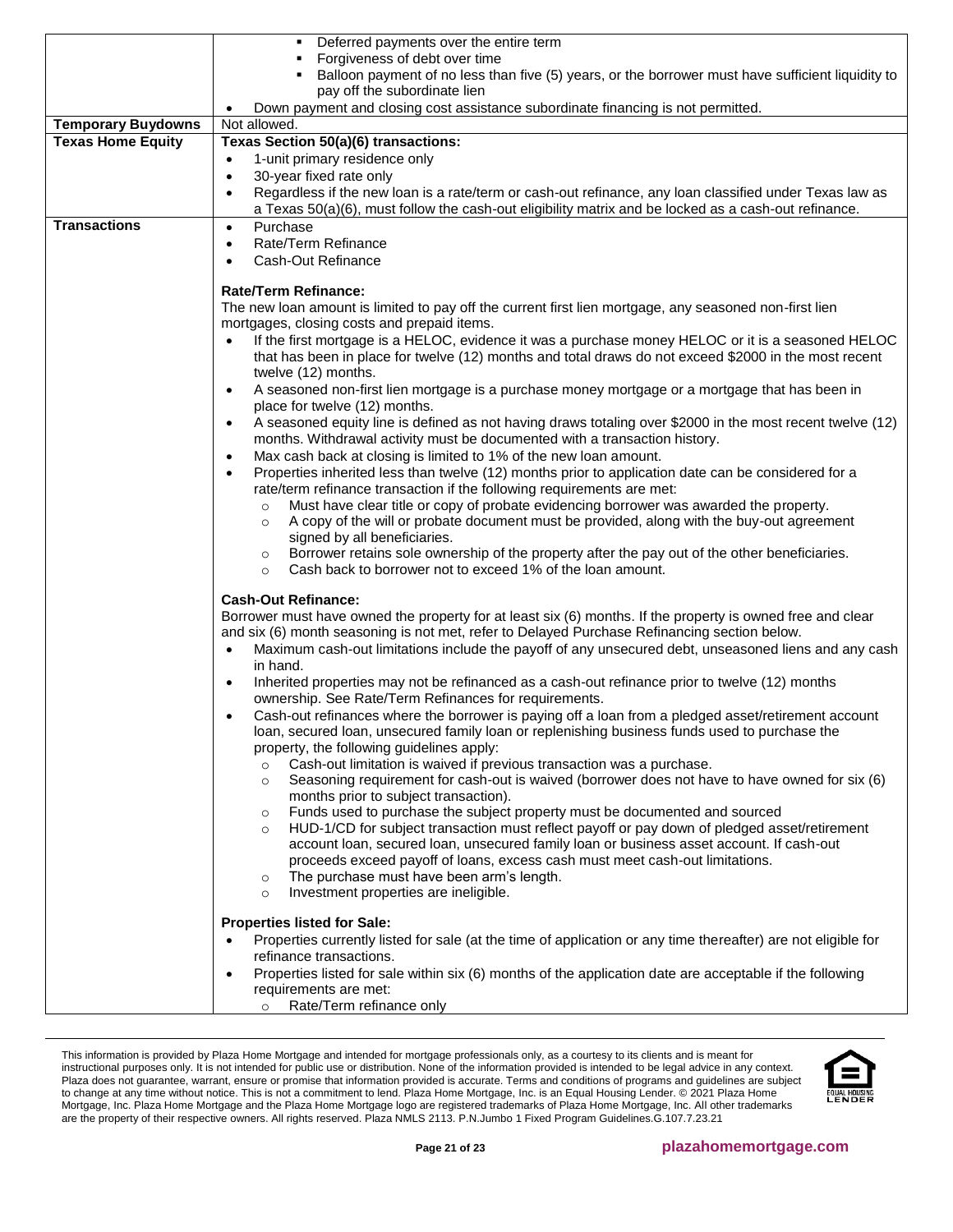| Primary and second homes only<br>$\circ$<br>Documentation provided to show cancellation of listing<br>$\circ$<br>Acceptable letter of explanation from the borrower detailing the rationale for cancelling the listing<br>$\circ$<br>Cash-out refinances are not eligible if the property was listed for sale within twelve (12) months of the<br>$\bullet$<br>application date                                                                                                                                                                                                                                                                                                                                                                                                                                                                                                                                                                                                                                                                                                                                                                                                                                                                                                                                                                                                                                                                                                                                                                                                                                                                                                                                                                                                                               |
|---------------------------------------------------------------------------------------------------------------------------------------------------------------------------------------------------------------------------------------------------------------------------------------------------------------------------------------------------------------------------------------------------------------------------------------------------------------------------------------------------------------------------------------------------------------------------------------------------------------------------------------------------------------------------------------------------------------------------------------------------------------------------------------------------------------------------------------------------------------------------------------------------------------------------------------------------------------------------------------------------------------------------------------------------------------------------------------------------------------------------------------------------------------------------------------------------------------------------------------------------------------------------------------------------------------------------------------------------------------------------------------------------------------------------------------------------------------------------------------------------------------------------------------------------------------------------------------------------------------------------------------------------------------------------------------------------------------------------------------------------------------------------------------------------------------|
| <b>LTV/CLTV/HCLTV Calculation for Refinances:</b><br>If subject property is owned more than twelve (12) months, the LTV/CLTV/HCLTV is based on the<br>$\bullet$<br>current appraised value.<br>If subject property is owned less than twelve (12) months, the LTV/CLTV/HCLTV is based on the lesser<br>$\bullet$<br>of the original purchase price plus documented improvements made after the purchase of the property,<br>or the appraised value. Documented improvements must be supported with receipts.<br>The twelve (12) month time frame may be based on subject transaction Note date.<br>$\bullet$                                                                                                                                                                                                                                                                                                                                                                                                                                                                                                                                                                                                                                                                                                                                                                                                                                                                                                                                                                                                                                                                                                                                                                                                  |
| <b>Continuity of Obligation:</b><br>When at least one (1) borrower on the existing mortgage is also a borrower on the new refinance transaction,<br>continuity of obligation requirements have been met. If continuity of obligation is not met, the following<br>permissible exceptions are allowed for the new refinance to be eligible:<br>The borrower has been on title for at least twelve (12) months but is not obligated on the existing<br>$\bullet$<br>mortgage that is being refinanced and the borrower meets the following requirements:<br>Has been making the mortgage payments (including any secondary financing) for the most recent<br>$\circ$<br>twelve (12) months, or<br>Is related to the borrower on the mortgage being refinanced<br>The borrower on the new refinance transaction was added to title twenty-four (24) months or more prior<br>$\bullet$<br>to the disbursement date of the new refinance transaction.<br>The borrower on the refinance inherited or was legally awarded the property by a court in the case of<br>$\bullet$<br>divorce, separation or dissolution of a domestic partnership.<br>The borrower on the new refinance transaction has been added to title through a transfer from a trust,<br>$\bullet$<br>LLC or partnership. In this case the following requirements apply:<br>Borrower must have been a beneficiary/creator (trust) or 25% or more owner of the LLC or<br>$\circ$<br>partnership prior to the transfer<br>The transferring entity and/or borrower has had a consecutive ownership (on title) for at least the<br>$\circ$<br>most recent six (6) months prior to the disbursement of the new loan<br>NOTE: Transfer of ownership from a corporation to an individual does not meet the continuity of<br>٠<br>obligation requirement. |
| <b>Delayed Purchase Refinance:</b><br>Property was purchased by borrower for cash within six (6) months of the loan application.<br>HUD-1/CD from purchase reflecting no financing obtained for the purchase of the property.<br>$\bullet$<br>Preliminary title reflects the borrower as the owner and no liens.<br>$\bullet$<br>Funds used to purchase the property are fully documented and sourced and must be the borrower's<br>$\bullet$<br>own funds (no gift funds or business funds).<br>Funds drawn from a HELOC on another property owned by the borrower, funds borrowed against a<br>margin account or funds from a 401(k) loan are acceptable if the following requirements are met:<br>The borrowed funds are fully documented.<br>$\circ$<br>The borrowed funds are reflected on the Closing Disclosure (CD) as a payoff on the new refinance<br>$\circ$<br>transaction.<br>LTV/CLTV for Rate/Term refinances must be met. The loan is treated and priced as a rate/term<br>$\bullet$<br>refinance except for primary residence transactions in Texas which must follow TX 50(a)(6) guidelines.<br>Investment properties are allowed if borrower is not a builder or in the construction industry and prior<br>$\bullet$<br>transaction was arm's length.                                                                                                                                                                                                                                                                                                                                                                                                                                                                                                                                      |
| <b>Construction to Permanent Financing:</b><br>The Borrower must hold title to the lot, which may have been previously acquired or purchased as part<br>$\bullet$<br>of the transaction.<br>LTV/CLTV/HCLTV is determined based on the length of time the borrower has owned the lot. The time<br>$\bullet$<br>frame is defined as the date the lot was purchased to the Note date of the subject transaction.<br>For lots owned twelve (12) months or more, the appraised value can be used to calculate the<br>$\circ$<br>LTV/CLTV/HCLTV.                                                                                                                                                                                                                                                                                                                                                                                                                                                                                                                                                                                                                                                                                                                                                                                                                                                                                                                                                                                                                                                                                                                                                                                                                                                                    |